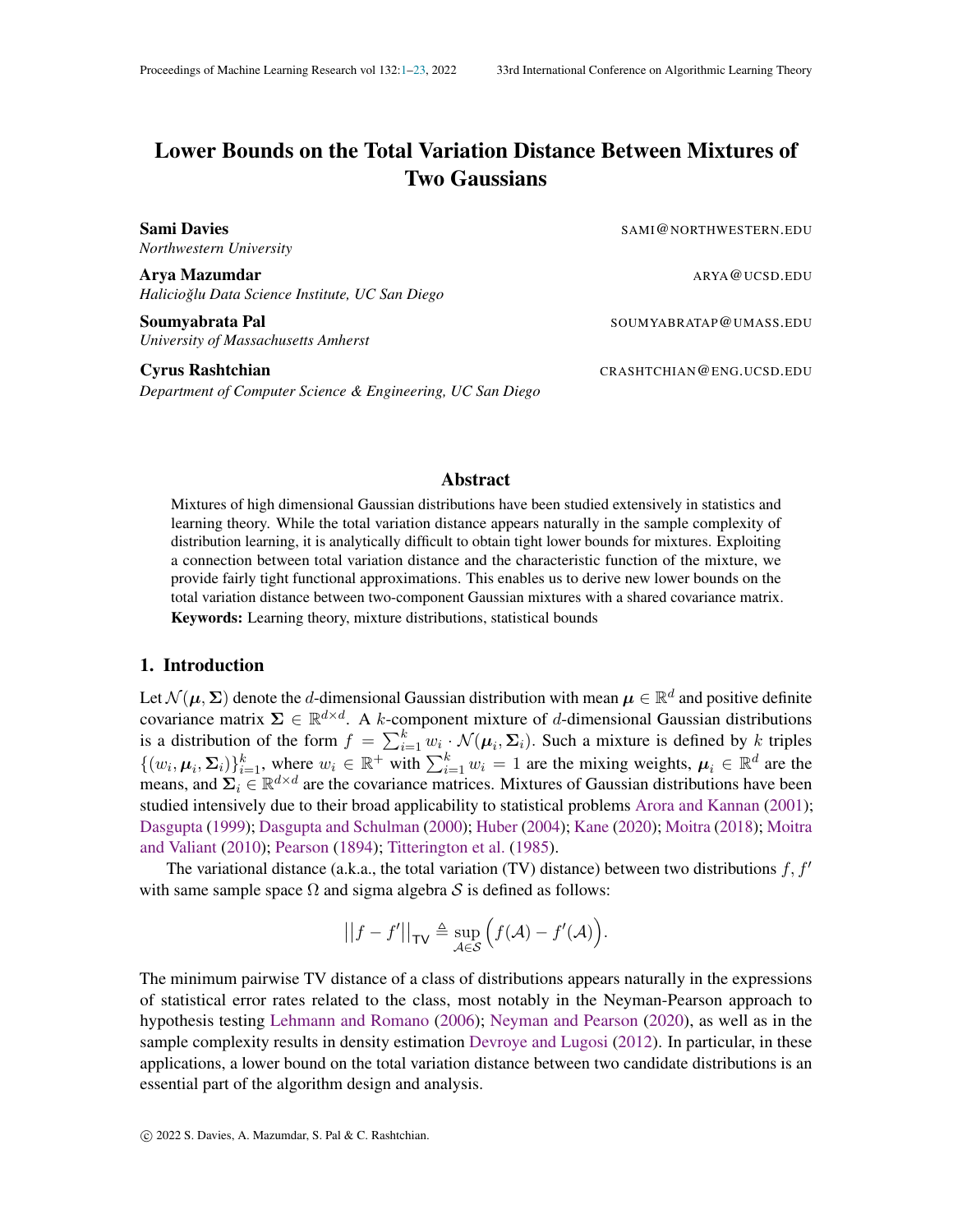Tight bounds are known for the total variation distance between single Gaussians; however, they have only recently been derived as closed form functions of the distribution parameters [Barsov and](#page-14-3) [Ul'yanov](#page-14-3) [\(1987\)](#page-14-3); [Devroye et al.](#page-14-4) [\(2018\)](#page-14-4). The functional form of the TV distance bound is often much more useful in practice because it can be directly evaluated based on only the means and covariances of the distribution. This has opened up the door for new applications to a variety of areas, such as analyzing ReLU networks [Wu et al.](#page-15-8) [\(2019\)](#page-15-8), distribution learning [Ashtiani et al.](#page-13-1) [\(2020\)](#page-13-1); [Bakshi](#page-13-2) [et al.](#page-13-2) [\(2020\)](#page-13-2), private distribution testing [Bun et al.](#page-14-5) [\(2019\)](#page-14-5); [Canonne et al.](#page-14-6) [\(2019\)](#page-14-6), and average-case reductions [Brennan and Bresler](#page-14-7) [\(2019\)](#page-14-7).

Inspired by the wealth of applications for single Gaussian total variation bounds, we investigate deriving analogous results for mixtures with two components. As our main contribution, we complement the single Gaussian results and derive tight lower bounds for pairs of mixtures containing two equally weighted Gaussians with shared variance. We also present our results in a closed form in terms of the gap between the component means and certain statistics of the covariance matrix. The total variation distance between two distributions can be upper bounded by other distances/divergences (e.g., KL divergence, Hellinger distance) that are easier to analyze. In contrast, it is a key challenge to develop ways to lower bound the total variation distance. The shared variance case is important because it presents some of the key difficulties in parameter estimation and is widely studied [Daskalakis et al.](#page-14-8) [\(2017\)](#page-14-8); [Wu and Yang](#page-15-9) [\(2020\)](#page-15-9). For example, mean estimation with shared variance serves as a model for the sensor location estimation problem in wireless or physical networks [Kontkanen et al.](#page-15-10) [\(2004\)](#page-15-10); [Liu et al.](#page-15-11) [\(2007\)](#page-15-11); [Van der Vaart](#page-15-12) [\(2000\)](#page-15-12).

The lower bound on total variation distance can be applicable in several contexts. In binary hypothesis testing, it gives a sufficient condition to bound from above the total probability of error of the best test [Moitra](#page-15-2) [\(2018\)](#page-15-2). Hypothesis testing in Gaussian mixture models has been of interest, cf. [Aitkin and Rubin](#page-13-3) [\(1985\)](#page-13-3); [Chen et al.](#page-14-9) [\(2009\)](#page-14-9). Furthermore, parameter learning in Gaussian mixture models is a core topic in density estimation [Devroye and Lugosi](#page-14-2) [\(2012\)](#page-14-2). Our bound can provide a sufficient condition on the *learnability* of the class of two component Gaussian mixtures in terms of the precision of parameter recovery and gap between the component of mixtures. Indeed, performance of various density estimation techniques, such as the Scheffé estimator or the minimum distance estimator, depends crucially on a computable lower bound in total variation distance between candidate distributions [Devroye and Lugosi](#page-14-2) [\(2012\)](#page-14-2). Furthermore, our lower bound implies that, for the class of distributions we consider, if a pair of distributions is close in variational distance, then the distributions have close parameters. This type of implication is integral to arguments in outlier-robust moment estimation algorithms and clustering [Bakshi et al.](#page-13-2) [\(2020\)](#page-13-2); [Hopkins and Li](#page-14-10) [\(2018\)](#page-14-10).

We obtain lower bounds on the total variation distance by examining the characteristic function of the mixture. This connection has been previously used in [Krishnamurthy et al.](#page-15-13) [\(2020\)](#page-15-13) in the context of mixture learning, but it required strict assumptions on the mixtures having discrete parameter values, i.e., Gaussians with means that belong to a scaled integer lattice. It is not clear how to generalize their techniques to non-integer means. As a first step towards that generalization, we analyze unrestricted two-component one-dimensional mixtures by applying a novel and more direct analysis of the characteristic function. Then, in the high-dimensional setting, we obtain a new TV distance lower bound by projecting and then using our one-dimensional result. By carefully choosing and analyzing the one-dimensional projection (which depends on the mixtures), we exhibit nearly-tight bounds on the TV distance of d-dimensional mixtures for any  $d \geq 1$ .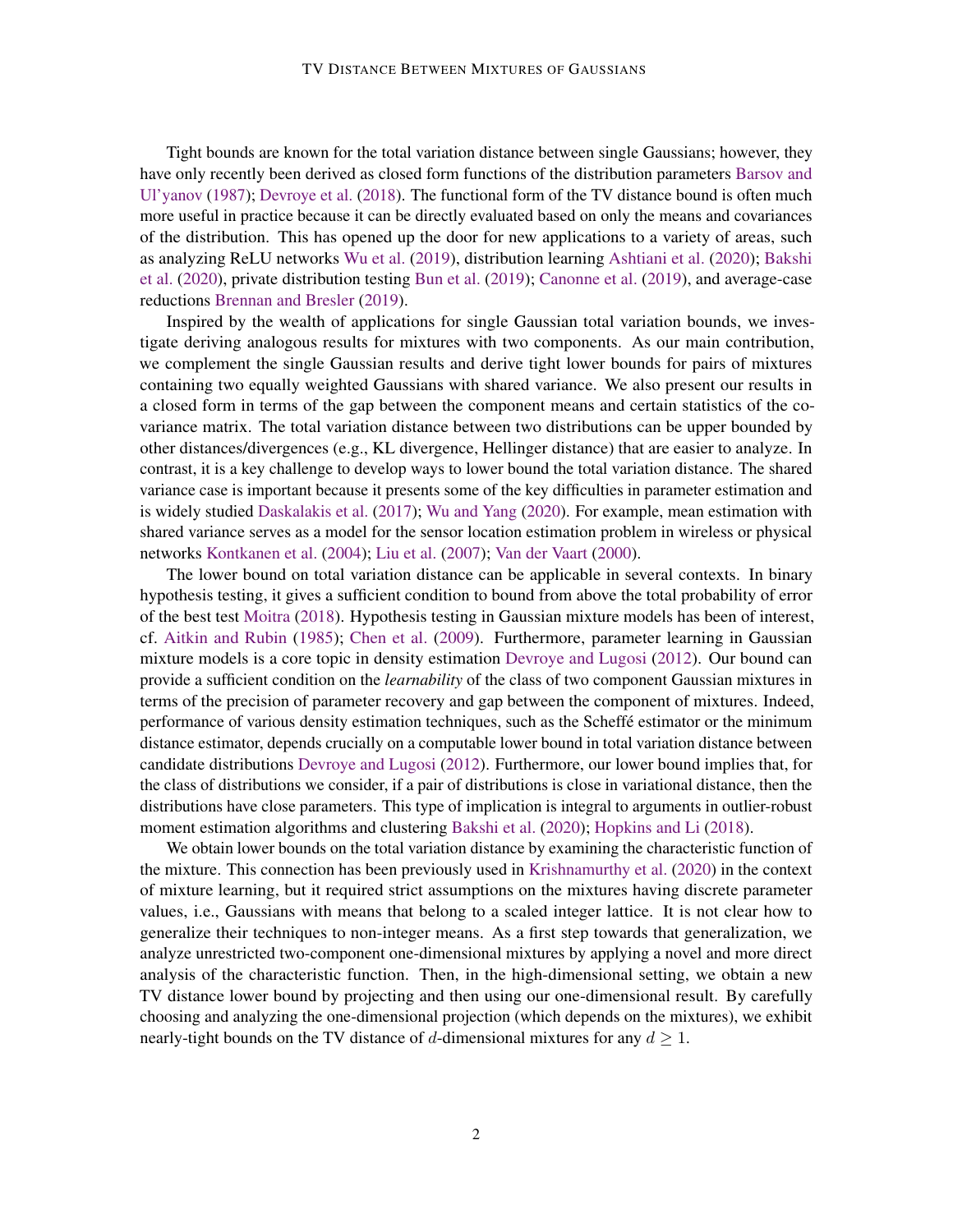## 1.1. Results

Let  $\mathcal F$  be the set of all d-dimensional, two-component, equally weighted mixtures

$$
\mathcal{F} = \left\{ f_{\boldsymbol{\mu}_0, \boldsymbol{\mu}_1} = \frac{1}{2} \mathcal{N}(\boldsymbol{\mu}_0, \boldsymbol{\Sigma}) + \frac{1}{2} \mathcal{N}(\boldsymbol{\mu}_1, \boldsymbol{\Sigma}) \mid \boldsymbol{\mu}_0, \boldsymbol{\mu}_1 \in \mathbb{R}^d, \boldsymbol{\Sigma} \in \mathbb{R}^{d \times d} \right\},\
$$

where  $\Sigma \in \mathbb{R}^{d \times d}$  is a positive definite matrix. When  $d = 1$ , we use the notation  $f_{\mu_0,\mu_1} \in \mathcal{F}$  and simply denote the variance as  $\sigma^2 \in \mathbb{R}$ . Our main result is the following nearly-tight lower bound on the TV distance between pairs of d-dimensional two-component mixtures with shared covariance.

<span id="page-2-0"></span>**Theorem 1** For  $f_{\mu_0,\mu_1}, f_{\mu'_0,\mu'_1} \in \mathcal{F}$ , define sets  $S_1 = {\mu_1 - \mu_0, \mu'_1 - \mu'_0}, S_2 = {\mu'_0 - \mu_0, \mu'_1 - \mu'_1}$  $\mu_1$ ,  $S_3 = {\mu'_0 - \mu_1, \mu'_1 - \mu_0}$  and vectors  $v_1 = \text{argmax}_{s \in S_1} ||s||_2$ ,  $v_2 = \text{argmax}_{s \in S_2} ||s||_2$ ,  $v_3=$  argmax $_{s\in S_3}||s||_2$ . Let  $\lambda_{\bm{\Sigma},\mathcal{U}}\triangleq\max_{\bm{u}:\|\bm{u}\|_2=1,\bm{u}\in\mathcal{U}}\bm{u}^T\bm{\Sigma}\bm{u}$  with  $\mathcal U$  being the span of the vectors  $\bm{v}_1, \bm{v}_2, \bm{v}_3$ *. If*  $\|\bm{v}_1\|_2 \ge \min(\|\bm{v}_2\|_2, \|\bm{v}_3\|_2)/2$  *and*  $\sqrt{\lambda_{\bm{\Sigma},\mathcal{U}}} = \Omega(\|\bm{v}_1\|_2)$ *, then* 

$$
\left|\left|f_{\mu_0,\mu_1} - f_{\mu'_0,\mu'_1}\right|\right|_{\sf{TV}} = \Omega\Big(\min\Big(1,\frac{\|\bm{v}_1\|_2\min(\|\bm{v}_2\|_2,\|\bm{v}_3\|_2)}{\lambda_{\bm{\Sigma},\mathcal{U}}}\Big)\Big),\right.
$$

*and otherwise, we have that*  $\int f_{\mu_0,\mu_1} - f_{\mu'_0,\mu'_1}$   $\Big|_{\mathsf{TV}} = \Omega\Big(\min\Big(1, \min(\|\bm{v}_2\|_2, \|\bm{v}_3\|_2)/\sqrt{\lambda_{\mathbf{\Sigma},\mathcal{U}}}\Big)\Big).$ 

Notice from the definitions of  $v_1, v_2, v_3$  that U is contained within the subspace spanned by the unknown mean vectors  $\mu_0, \mu_1, \mu'_0, \mu'_1$  $\mu_0, \mu_1, \mu'_0, \mu'_1$  $\mu_0, \mu_1, \mu'_0, \mu'_1$ . Furthermore,  $\lambda_{\Sigma, \mathcal{U}}$  as defined in Theorem 1 can always be bounded from above by the largest eigenvalue of the matrix  $\Sigma$ , and as we will show in Section [1.3,](#page-4-0) this upper bound characterizes the TV distance between mixtures in several instances.

In some cases, it is simpler to work with  $z = \Sigma^{-1/2} x$  instead of the original samples  $x \in \mathbb{R}^d$ . Note that if  $\bm{x}\sim\frac{1}{2}\mathcal{N}(\bm{\mu}_0, \bm{\Sigma})+\frac{1}{2}\mathcal{N}(\bm{\mu}_1, \bm{\Sigma}),$  then  $\bm{z}\sim\frac{1}{2}\mathcal{N}(\bm{\Sigma}^{-1/2}\bm{\mu}_0, \bm{I})+\frac{1}{2}\mathcal{N}(\bm{\Sigma}^{-1/2}\bm{\mu}_1, \bm{I}),$  for **I** the d-dimensional identity matrix. Overall, if we scale the distribution by  $\Sigma^{-1/2}$ , then by the invariance property of TV distance (see, for instance, Section 5.3 in [Devroye and Lugosi](#page-14-2) [\(2012\)](#page-14-2)), Theorem [1](#page-2-0) implies the following. For  $f_{\mu_0,\mu_1}, f_{\mu'_0,\mu'_1} \in \mathcal{F}$  and  $S_1, S_2, S_3$  as above, the scaled vectors are  $\bm{v}_i = \mathsf{argmax}_{s \in S_i} ||\bm{\Sigma}^{-1/2}s||_2,$  for  $i \in [3]$ . If  $\|\bm{\Sigma}^{-1/2}\bm{v}_1\|_2 \geq \min(\|\bm{\Sigma}^{-1/2}\bm{v}_2\|_2, \|\bm{\Sigma}^{-1/2}\bm{v}_3\|_2)/2$ and  $||\mathbf{\Sigma}^{-1/2}\mathbf{v}_1||_2 = O(1)$ , then

$$
\left| \left| f_{\mu_0, \mu_1} - f_{\mu'_0, \mu'_1} \right| \right|_{\mathsf{TV}} = \Omega \Big( \min \Big( 1, \|\Sigma^{-1/2} v_1\|_2 \min(\|\Sigma^{-1/2} v_2\|_2, \|\Sigma^{-1/2} v_3\|_2) \Big) \Big),
$$
  
and otherwise, 
$$
\left| \left| f_{\mu_0, \mu_1} - f_{\mu'_0, \mu'_1} \right| \right|_{\mathsf{TV}} = \Omega \Big( \min \Big( 1, \min(\|\Sigma^{-1/2} v_2\|_2, \|\Sigma^{-1/2} v_3\|_2) \Big) \Big).
$$

In the special case of one component Gaussians, i.e.,  $\mu_0 = \mu_1$  and  $\mu'_0 = \mu'_1$ , we recover a result by Devroye et al. (see the lower bound in [\(Devroye et al.,](#page-14-4) [2018,](#page-14-4) Theorem 1.2), setting  $\Sigma_1 = \Sigma_2$ ). In the one-dimensional setting, our next theorem shows a novel lower bound on the total variation distance between any two distinct two-component one-dimensional Gaussian mixtures from  $\mathcal{F}$ .

<span id="page-2-1"></span>**Theorem 2** Without loss of generality, for  $f_{\mu_0,\mu_1}, f_{\mu'_0,\mu'_1} \in \mathcal{F}$ , suppose  $\mu_0 \le \min(\mu_1, \mu'_0, \mu'_1)$  and  $\mu'_0 \leq \mu'_1$ . Further, let  $\delta_1 = \max\{|\mu_0 - \mu_1|, |\mu'_0 - \mu'_1|\}$  and  $\delta_2 = \max\{|\mu'_0 - \mu_0|, |\mu_1 - \mu'_1|\}$ . If  $[\mu'_0, \mu'_1] \subseteq [\mu_0, \mu_1]$  and  $\sigma = \Omega(\delta_1)$ , then we have that

$$
||f_{\mu_0,\mu_1} - f_{\mu'_0,\mu'_1}||_{\mathsf{TV}} \ge \Omega(\min(1,\delta_1\delta_2/\sigma^2)),
$$

and otherwise,  $||f_{\mu_0,\mu_1} - f_{\mu'_0,\mu'_1}||_{\mathsf{TV}} \ge \Omega(\min(1,\delta_2/\sigma)).$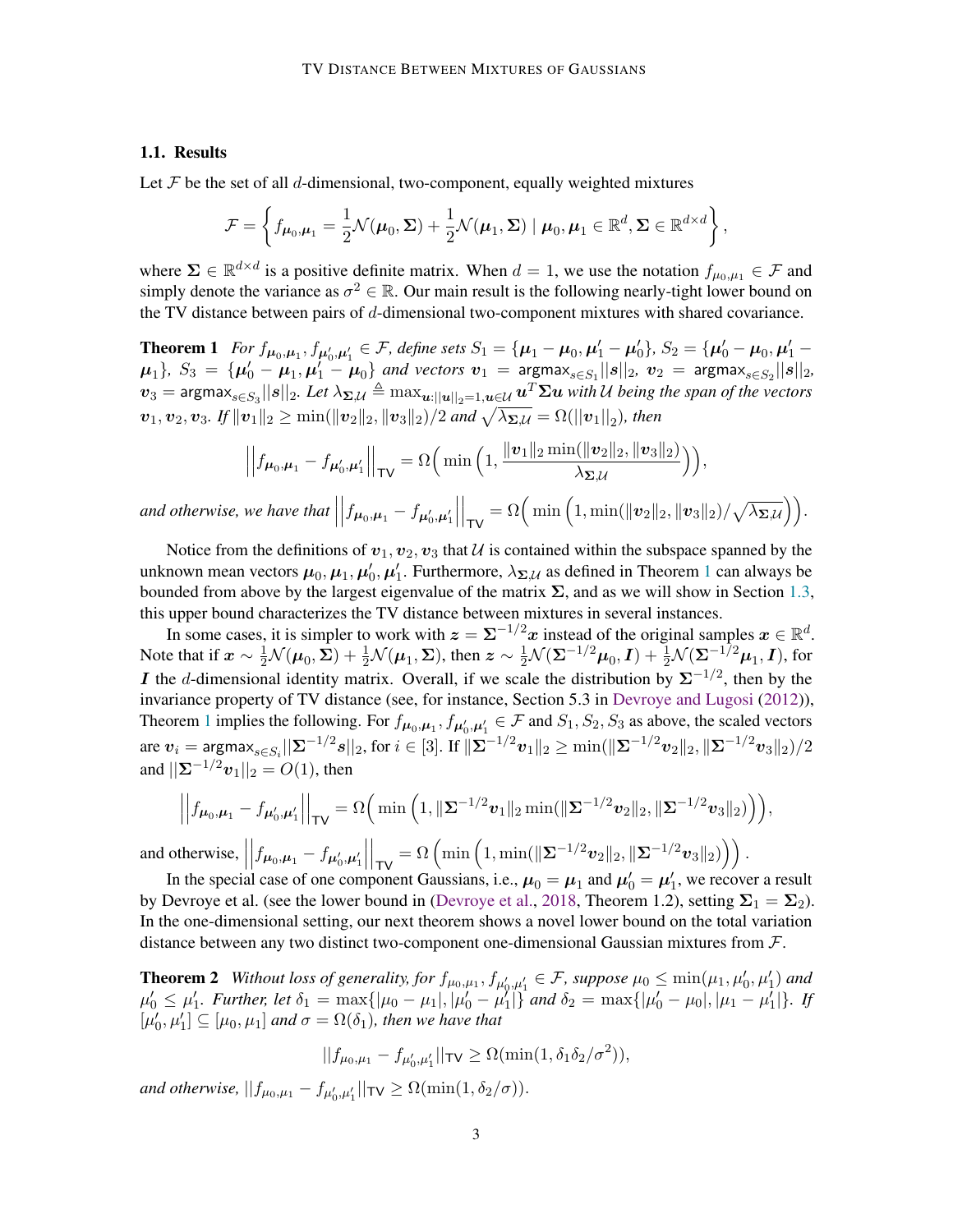#### 1.2. Related Work

Let I denote the d-dimensional identity matrix. Statistical distances between a pair of k-component ddimensional Gaussian mixtures  $f = \sum_{i=1}^{k} k^{-1} \mathcal{N}(\mu_i, I)$  and  $f' = \sum_{i=1}^{k} k^{-1} \mathcal{N}(\mu'_i, I)$  with shared, known component covariance  $I$  have been studied in [Doss et al.](#page-14-11) [\(2020\)](#page-15-9); [Wu and Yang](#page-15-9) (2020). For a  $k$ -component Gaussian mixture  $f=\sum_{i=1}^kk^{-1}\mathcal{N}(\bm{\mu}_i,\bm{I}),$  let  $M_\ell(f)=\sum_{i=1}^\ell k^{-1}\bm{\mu}_i^{\otimes \ell}$  where  $\bm{x}^{\otimes \ell}$ is the  $\ell$ -wise tensor product of x. We denote the Kullback-Leibler divergence, Squared Hellinger divergence, and  $\chi^2$ -divergence of f, f' by  $||f - f'||_{KL}$ ,  $||f - f'||_{H^2}$ , and  $||f - f'||_{\chi^2}$  respectively. We write  $||M||_F$  to denote the Frobenius norm of the matrix M. Prior work shows the following.

<span id="page-3-0"></span>**Theorem 3 (Theorem 4.2 in [Doss et al.](#page-14-11) [\(2020\)](#page-14-11))** *Consider mixtures*  $f = \sum_{i=1}^{k} k^{-1} \mathcal{N}(\mu_i, I)$  and  $f' = \sum_{i=1}^k k^{-1} \mathcal{N}(\boldsymbol{\mu}'_i, \boldsymbol{I})$  where  $||\boldsymbol{\mu}_i||_2 \leq R$ ,  $||\boldsymbol{\mu}'_i||_2 \leq R$ , for all  $i \in [k]$  and constant  $R \geq 0$ . For any distance  $D \in \{\mathsf{H}^2,\mathsf{KL},\chi^2\}$ , we have  $\|f - f'\|_D = \Theta\Big(\max_{\ell \leq 2k-1} \|M_\ell(f) - M_\ell(f')\|_F^2\Big).$ 

This bound alone does not give a guarantee for the TV distance. However it is well-known that,

<span id="page-3-2"></span><span id="page-3-1"></span>
$$
\left| \left| f_{\mu_0, \mu_1} - f_{\mu'_0, \mu'_1} \right| \right|_{\text{TV}} \ge \left| \left| f_{\mu_0, \mu_1} - f_{\mu'_0, \mu'_1} \right| \right|_{\text{H}^2} . \tag{1}
$$

We can use this in conjunction with Theorem [3](#page-3-0) to get a lower bound on TV distance, but it is suboptimal for many canonical instances. For example, consider one-dimensional Gaussian mixtures

$$
f = \frac{1}{2}\mathcal{N}(u, 1) + \frac{1}{2}\mathcal{N}(-u, 1) \quad \text{and} \quad f' = \frac{1}{2}\mathcal{N}(2u, 1) + \frac{1}{2}\mathcal{N}(-2u, 1). \tag{2}
$$

Using Eq. [\(1\)](#page-3-1) and Theorem [3,](#page-3-0) we have that  $||f - f'||_{TV} = \Omega(u^4)$ . On the other hand, by using our result (Theorem [2\)](#page-2-1), we obtain the improved bound  $||f - f'||_{TV} = \Omega(u^2)$ . The improvement becomes more significant as  $u$  becomes smaller. Also, the prior result in Theorem [3](#page-3-0) assumes that the means of the two mixtures  $f, f'$  are contained in a ball of constant radius, limiting its applicability.

The TV distance between Gaussian mixtures with two components when  $d = 1$  has been recently studied in the context of parameter estimation [Feller et al.](#page-14-12) [\(2016\)](#page-14-12); [Ho and Nguyen](#page-14-13) [\(2016\)](#page-14-13); [Manole](#page-15-14) [and Ho](#page-15-14) [\(2020\)](#page-15-14); [Heinrich and Kahn](#page-14-14) [\(2018\)](#page-14-14). The TV distance guarantees in these papers are more general, as they do not need the component covariances to be same. However, the results and their proofs are tailored towards the case when both the mixtures have zero mean. They do not apply when considering the TV distance between two mixtures with distinct means. Theorems [1](#page-2-0) and [2](#page-2-1) hold for all mixtures with shared component variances, without assumptions on the means.

Further, our bound can be tighter than these prior results, even in the case when the mixtures have zero mean. Consider again the pair of mixtures  $f, f'$  defined in Eq. [\(2\)](#page-3-2) above. In [Manole and](#page-15-14) [Ho](#page-15-14) [\(2020\)](#page-15-14); [Ho and Nguyen](#page-14-13) [\(2016\)](#page-14-13), the authors show that  $||f - f'||_{TV} = \Omega(u^4)$ ; see, e.g., Eq. (2.7) in [Manole and Ho](#page-15-14) [\(2020\)](#page-15-14). Notice that this is the same bound that can be recovered from Theorem [3,](#page-3-0) and as we mentioned before, this bound is loose. By using Theorem [2,](#page-2-1) we obtain the improved bound  $||f - f'||_{TV} = \Omega(u^2)$ . Now consider a more general pair of mixtures, where for  $u, v \ge 0$ , we define

$$
f = \frac{1}{2}\mathcal{N}(u, 1) + \frac{1}{2}\mathcal{N}(-u, 1) \quad \text{and} \quad f' = \frac{1}{2}\mathcal{N}(v, 1) + \frac{1}{2}\mathcal{N}(-v, 1). \tag{3}
$$

In [Feller et al.](#page-14-12) [\(2016\)](#page-14-12) (see the proof of Lemma G.1 part (b)), the authors show that  $||f - f'||_{TV} =$  $\Omega((u-v)^2)$ . Notice that for the previous example in Eq. [\(2\)](#page-3-2) with  $v=2u$ , the result in [Feller et al.](#page-14-12)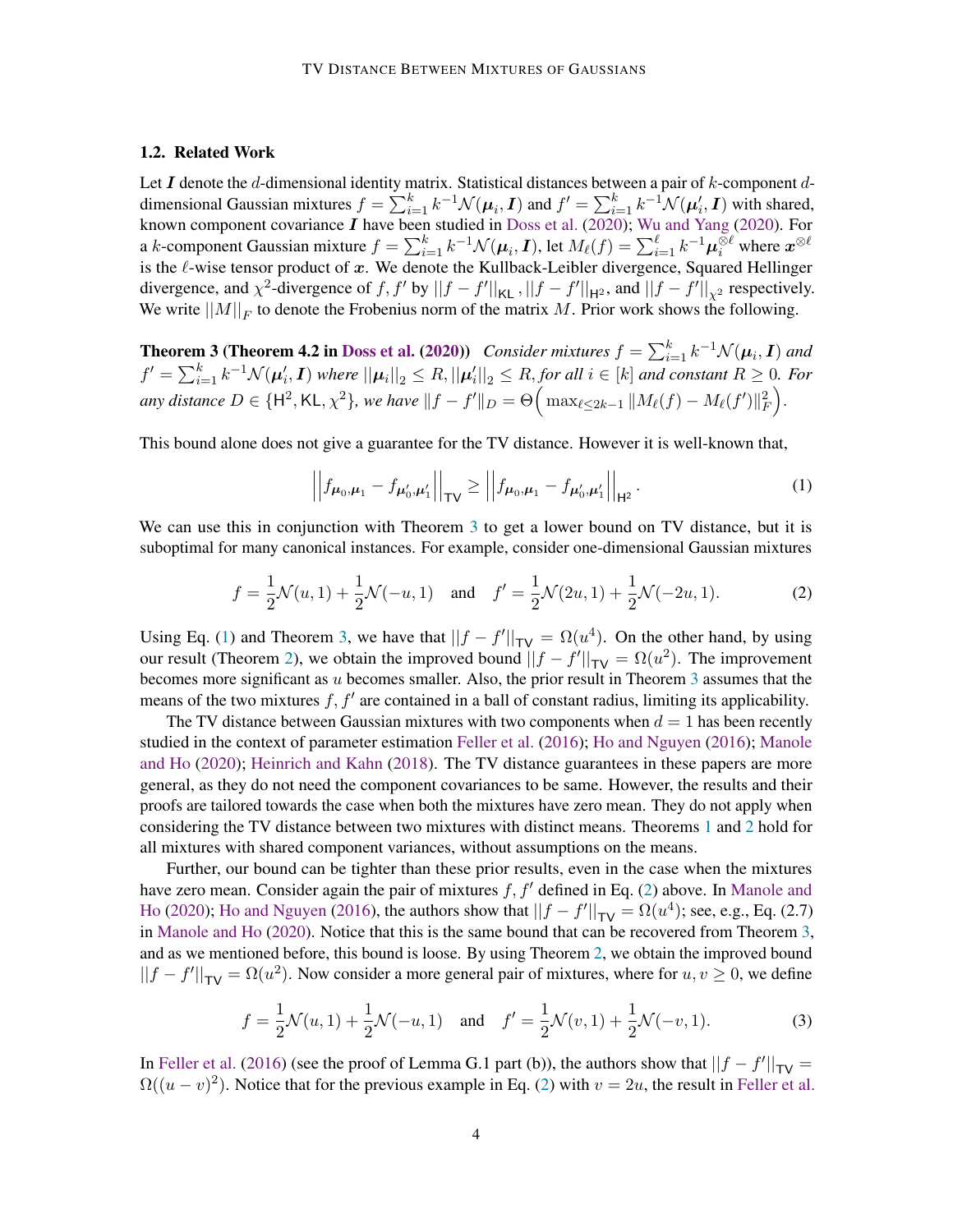[\(2016\)](#page-14-12) leads to the bound  $||f - f'||_{TV} = \Omega(u^2)$ , which is the same bound that can be obtained from Theorem [2.](#page-2-1) However, for any small  $\epsilon > 0$ , by setting  $v = u + \epsilon$ , we see that the bound in [Feller](#page-14-12) [et al.](#page-14-12) [\(2016\)](#page-14-12) reduces to  $||f - f'||_{TV} = \Omega(\epsilon^2)$ . On the other hand, by using Theorem [2,](#page-2-1) we obtain  $||f - f'||_{TV} = \Omega(u \cdot \epsilon + \epsilon^2)$ . Whenever  $u \gg \epsilon$ , our result provides a much larger and tighter lower bound. On the other hand, whenever  $u < \epsilon$ , our bound coincides with that of [Feller et al.](#page-14-12) [\(2016\)](#page-14-12).

#### <span id="page-4-0"></span>1.3. Tightness of the TV distance bound

Our bounds on the TV distance are tight up to constant factors. For example, let  $u \in \mathbb{R}^d$  be a d-dimensional vector satisfying  $||u||_2 < 1$ . Consider the mixtures  $f = 0.5\mathcal{N}(u, I) + 0.5\mathcal{N}(-u, I)$ and  $f' = 0.5\mathcal{N}(2u, I) + 0.5\mathcal{N}(-2u, I)$ . Considering the notation of Theorem [1,](#page-2-0) we have  $v_1 = 2u$ and  $v_2 = u$ , and the first bound in the theorem implies that  $||f - f'||_{TV} \ge \Omega(||u||_2^2)$ . On the other hand, we use the inequality  $||f - f'||_{TV} \le \sqrt{2||f - f'||_{H^2}}$  in conjunction with Theorem [3.](#page-3-0) In the notation of Theorem [3,](#page-3-0) note that  $M_1(f) - M_1(f') = 0$ , and we can upper bound the max over  $\ell \in \{2, 3\}$  by the sum of the two terms to say that

$$
||f - f'||_{\mathsf{TV}} \le O\Big(\max_{\ell \in \{2,3\}} ||M_{\ell}(f) - M_{\ell}(f')||_F^2\Big) \le O(||\mathbf{u} \otimes \mathbf{u}||_F + ||\mathbf{u} \otimes \mathbf{u} \otimes \mathbf{u}||_F) = O(||\mathbf{u}||_2^2 + ||\mathbf{u}||_2^3).
$$

Since  $||u||_2 < 1$ , we see that  $||u||_2^2$  is the dominating term on the RHS, and  $||f - f'||_{\text{TV}} = \Theta(||u||_2^2)$ . As a result, our TV distance bound in Theorem [1](#page-2-0) is tight as a function of the means for this example.

Our bounds are tight in other instances too. Consider the second parts of Theorems [1](#page-2-0) and [2.](#page-2-1) Here, we can use the triangle inequality to derive a simple upper bound on the TV distance,

$$
\left|\left|f_{\boldsymbol{\mu}_0,\boldsymbol{\mu}_1} - f_{\boldsymbol{\mu}_0',\boldsymbol{\mu}_1'}\right|\right|_{\sf{TV}} \leq \frac{1}{2} \min\left(\left|\left|\mathcal{N}(\boldsymbol{\mu}_0,\boldsymbol{\Sigma}) - \mathcal{N}(\boldsymbol{\mu}_0',\boldsymbol{\Sigma})\right|\right|_{\sf{TV}} + \left|\left|\mathcal{N}(\boldsymbol{\mu}_1,\boldsymbol{\Sigma}) - \mathcal{N}(\boldsymbol{\mu}_1',\boldsymbol{\Sigma})\right|\right|_{\sf{TV}},\right.\right.
$$

$$
\left|\left|\mathcal{N}(\boldsymbol{\mu}_1,\boldsymbol{\Sigma}) - \mathcal{N}(\boldsymbol{\mu}_0',\boldsymbol{\Sigma})\right|\right|_{\sf{TV}} + \left|\left|\mathcal{N}(\boldsymbol{\mu}_0,\boldsymbol{\Sigma}) - \mathcal{N}(\boldsymbol{\mu}_1',\boldsymbol{\Sigma})\right|\right|_{\sf{TV}}\right).
$$

Then, we can use tight bounds on the TV distance between single Gaussians. In the one-dimensional setting, Theorem 1.3 in [Devroye et al.](#page-14-4) [\(2018\)](#page-14-4) shows that  $||f_{\mu_0,\mu_1} - f_{\mu'_0,\mu'_1}||_{\mathsf{TV}} = O(\max(1, \delta_2/\sigma)),$ recalling that  $\delta_2 = \max\{|\mu'_0 - \mu_0|, |\mu_1 - \mu'_1|\}$ . In the high dimensional setting, Theorem 1.2 in [Devroye et al.](#page-14-4) [\(2018\)](#page-14-4) shows that

$$
\left|\left|f_{\mu_0,\mu_1} - f_{\mu'_0,\mu'_1}\right|\right|_{\sf{TV}} = O\left(\max\left(1, \frac{1}{\lambda_{\min}(\boldsymbol{\Sigma})} \cdot \min\left(\|\boldsymbol{v_2}\|_2, \|\boldsymbol{v_3}\|_2\right)\right)\right),\right\}
$$

recalling  $v_2$  and  $v_3$  from the definitions in Theorem [1](#page-2-0) and letting  $\lambda_{\min}(\Sigma)$  be the minimum eigenvalue of Σ. Again by the invariance property, TV distance remains the same if the samples are premultiplied by  $\Sigma^{-1/2}$ . With this transformation, the component co-variance matrix is  $I$  and

$$
\left|\left|f_{\boldsymbol{\mu}_0,\boldsymbol{\mu}_1} - f_{\boldsymbol{\mu}_0',\boldsymbol{\mu}_1'}\right|\right|_{\sf TV} = O\left(\max\left(1,\min\left(\|\boldsymbol{\Sigma}^{-1/2}v_{\boldsymbol{2}}\|_2, \|\boldsymbol{\Sigma}^{-1/2}v_{\boldsymbol{3}}\|_2\right)\right)\right).
$$

It follows that the second parts of Theorems [1](#page-2-0) and [2](#page-2-1) are tight up to constants.

On the other hand, when comparing with the Hellinger distance upper bound of [Doss et al.](#page-14-11) [\(2020\)](#page-14-11), our lower bound on the TV distance is not tight in the following case. Define two d-dimensional mixtures  $f = 0.5\mathcal{N}(u, I) + 0.5\mathcal{N}(-u, I)$  and  $f' = 0.5\mathcal{N}(4u, I) + 0.5\mathcal{N}(-2u, I)$ . The mean of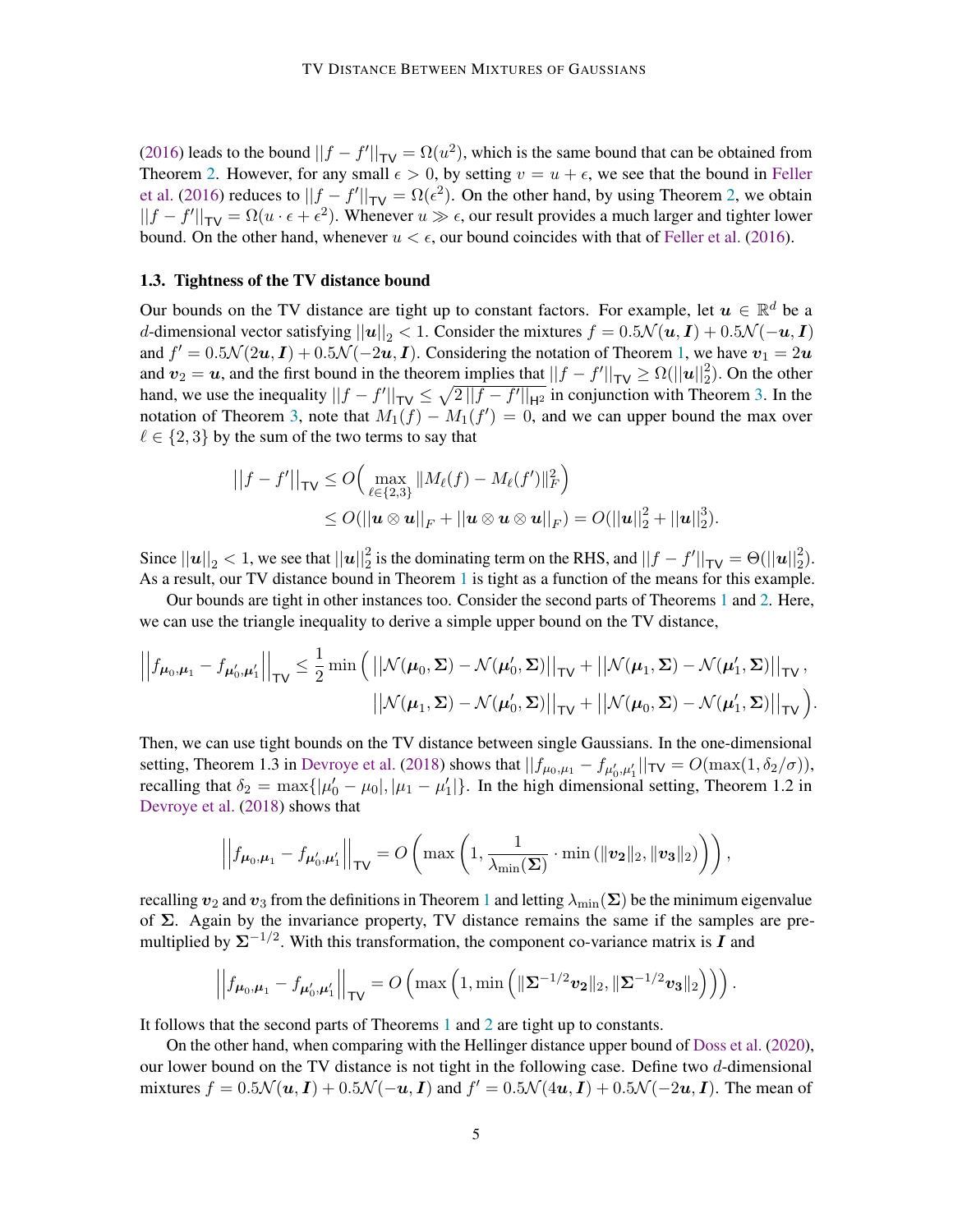*f'* is *u*. Applying Theorem [3,](#page-3-0) we get an upper bound of  $||f - f'||_{H^2} = O(||u||_2 + ||u||_2^2 + ||u||_2^3) =$  $O(\|\boldsymbol{u}\|_2)$ , when  $\|\boldsymbol{u}\|_2 \ll 1$  $\|\boldsymbol{u}\|_2 \ll 1$ . In contrast, Theorem 1 only gives a lower bound of  $\Omega(\|\boldsymbol{u}\|_2^2)$ , which can be much smaller than  $||u||_2$ . It would be an interesting open direction to derive tight bounds on this instance. We do not know if this is an inherent limitation of either of the bounds, and it may be possible to extend our results to capture the  $||u||_2$  term, or tighten the upper bound.

#### 1.4. Preliminaries

We use  $\Omega(\cdot)$ ,  $O(\cdot)$ , and  $\Theta(\cdot)$  to hide absolute constants. For vectors  $u, v \in \mathbb{R}^d$ , we let  $\langle u, v \rangle$  denote the Euclidean inner product. We use the characteristic function of a distribution, defined below.

**Definition 1** The characteristic function  $C_f : \mathbb{R} \to \mathbb{C}$  of a distribution f is  $C_f(t) = \int_{\mathbb{R}} e^{itx} f(x) dx$ .

If X is a random variable with distribution f, then  $C_f(t) = \mathbb{E}_{X \sim f}[e^{itX}]$ . The characteristic function of a two-component, one-dimensional mixture  $f_{\mu_0,\mu_1} \in \mathcal{F}$  is  $C_{f_{\mu_0,\mu_1}}(t) = \frac{1}{2} e^{-\sigma^2 t^2/2} (e^{it\mu_0} + e^{it\mu_1}).$ The characteristic function can be used to bound the TV distance with the following lemma.

**Lemma 1 [\(Krishnamurthy et al.](#page-15-13) [\(2020\)](#page-15-13))** *For distributions* f, f' on a shared sample space  $\Omega \subseteq \mathbb{R}$ ,

<span id="page-5-1"></span>
$$
||f - f'||_{\mathsf{TV}} \ge \frac{1}{2} \sup_{t \in \mathbb{R}} |C_f(t) - C_{f'}(t)|.
$$

**Organization.** The rest of the paper is organized as follows. In Section [2,](#page-5-0) we give a brief high level overview of our results. In Section [3,](#page-6-0) we provide the main parts of the proof of our TV distance result for one dimensional mixtures, which is based on elementary complex analysis. Subsequently, in Section [4,](#page-9-0) we provide the proof of the TV distance lower bound in the high dimensional case.

# <span id="page-5-0"></span>2. Technical Overview

In one dimension, we lower bound the TV distance as follows. For  $f_{\mu_0,\mu_1}, f_{\mu'_0,\mu'_1} \in \mathcal{F}$ , suppose  $\mu_0$  is the smallest mean. Recall that  $\delta_1 = \max\{| \mu_0 - \mu_1 |, |\mu_0' - \mu_1' |\}$  and  $\delta_2 = \max\{| \mu_0' - \mu_0 |, |\mu_1 - \mu_1' |\}.$ If  $[\mu'_0, \mu'_1] \subseteq [\mu_0, \mu_1]$ , then  $||f_{\mu_0, \mu_1} - f_{\mu'_0, \mu'_1}||_{\mathsf{TV}} \ge \Omega(\min(1, \delta_1 \delta_2 / \sigma^2))$  and otherwise,  $||f_{\mu_0, \mu_1} - f_{\mu'_0, \mu'_1}||_{\mathsf{TV}}$  $f_{\mu'_0,\mu'_1}$   $\vert \vert_{\text{TV}} \geq \Omega(\min(1,\delta_2/\sigma))$ . The latter case corresponds to when either both means from one mixture are smaller than another, i.e.,  $\mu_0 \leq \mu_1 \leq \mu'_0, \mu'_1$ , or the mixtures' means are interlaced, i.e.,  $\mu_0 \le \mu'_0 \le \mu_1 \le \mu'_1.$ 

We use Lemma [1](#page-5-1) to lower bound the TV distance between mixtures  $f_{\mu_0,\mu_1}, f_{\mu'_0,\mu'_1} \in \mathcal{F}$  by the modulus of a complex analytic function:

<span id="page-5-2"></span>
$$
4||f_{\mu_0,\mu_1} - f_{\mu'_0,\mu'_1}||_{\mathsf{TV}} \ge \sup_t e^{-\frac{\sigma^2 t^2}{2}} \left| e^{it\mu_0} + e^{it\mu_1} - e^{it\mu'_0} - e^{it\mu'_1} \right|.
$$
 (4)

Let  $h(t) = e^{it\mu_0} + e^{it\mu_1} - e^{it\mu_0'} - e^{it\mu_1'}$ . A lower bound on  $||f_{\mu_0,\mu_1} - f_{\mu_0',\mu_1'}||$   $\forall$  can be obtained by taking  $t = 1/(c\sigma)$  for c constant, so that  $e^{-\sigma^2 t^2/2}$  is not too small. Then, it remains to bound  $|h(t)|$ at the chosen value of  $t$ . In some cases, we will have to choose the constant  $c$  very carefully, as terms in  $h(t)$  can cancel out due to the periodicity of the complex exponential function. For instance, if  $\mu_0 = 0, \mu_1 = 200\sigma, \mu'_0 = \sigma$ , and  $\mu'_1 = 201\sigma$  with  $\sigma = 2\pi$ , then  $|h(1)| = 0$ .

It is reasonable to wonder whether there is a simple, global way to lower bound Eq. [\(4\)](#page-5-2). We could reparameterize the function  $h(t)$  as the complex function  $g(z) = z^{\mu_0} + z^{\mu_1} - z^{\mu_0} - z^{\mu_1}$ , where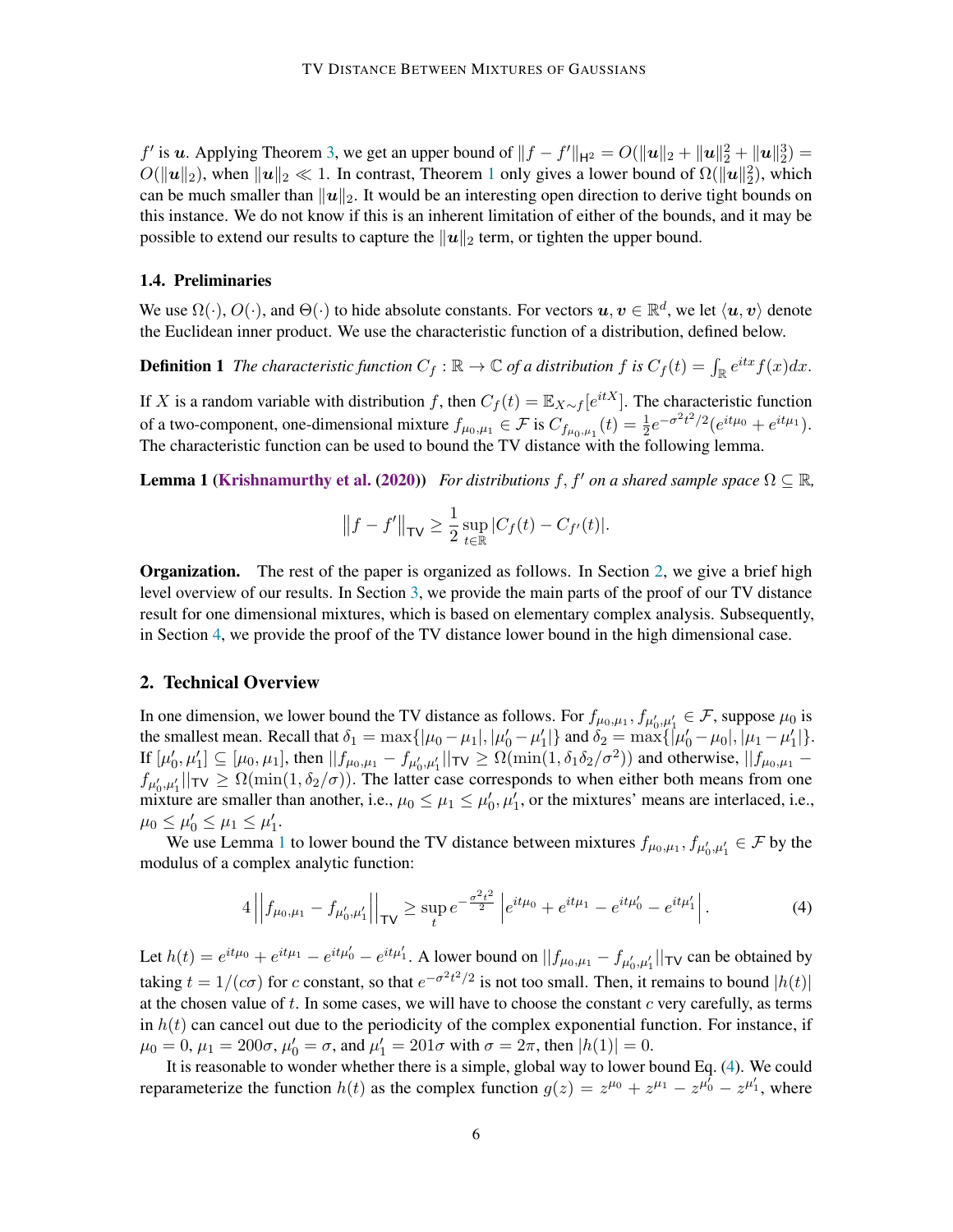$z = e^{it}$ , then study  $|g(z)|$ , for z in the disc with center 0 and radius 1 in the complex plane. However, we are unaware of a global way to bound  $|q(z)|$  here due to the fact that (i)  $q(z)$  is not analytic at 0 when the means are non-integral and (ii) there is not a clear, large lower bound for  $g(z)$  anywhere inside the unit disc. These two facts obstruct the use of either the Maximum Modulus Principle or tools from harmonic measure to obtain lower bounds. Instead, we use a series of lemmas to handle the different ways that  $|h(t)|$  can behave. The techniques include basic complex analysis and Taylor series approximations of order at most three.

Let  $f^t_{\mu_0,\mu_1}$  be the distribution of the samples obtained according to  $f_{\mu_0,\mu_1}$  and projected onto the direction  $t \in \mathbb{R}^d$ . We have (see Lemma [5](#page-9-1) for a proof)

$$
f_{\mu_0,\mu_1}^t \equiv \frac{\mathcal{N}(\mu_0^T t,t^T \Sigma t)}{2} + \frac{\mathcal{N}(\mu_1^T t,t^T \Sigma t)}{2}, \quad f_{\mu_0',\mu_1'}^t \equiv \frac{\mathcal{N}(\mu_0'^T t,t^T \Sigma t)}{2} + \frac{\mathcal{N}(\mu_1'^T t,t^T \Sigma t)}{2}.
$$

By the data processing inequality for  $f$ -divergences (see Theorem 5.2 in [Devroye and Lugosi](#page-14-2) [\(2012\)](#page-14-2)), we have  $||f_{\mu_0,\mu_1} - f_{\mu'_0,\mu'_1}||_{\text{TV}} \ge \sup_{t \in \mathbb{R}^d} ||f_{\mu_0,\mu_1}^t - f_{\mu'_0,\mu'_1}^t||_{\text{TV}}$ . Using our lower bound on the TV distance between one-dimensional mixtures (Theorem [2\)](#page-2-1), we obtain a lower bound on  $||f_{\mu_0,\mu_1} - f_{\mu'_0,\mu'_1}||$  T $\vee$  by choosing  $t \in \mathbb{R}^d$  carefully. This leads to Theorem [1.](#page-2-0)

# <span id="page-6-0"></span>3. Lower Bound on TV Distance of 1-Dimensional Mixtures

Consider distinct Gaussian mixtures  $f_{\mu_0,\mu_1}, f_{\mu'_0,\mu'_1} \in \mathcal{F}$ . Without loss of generality we will also let  $\mu_0 \le \min(\mu_1, \mu'_0, \mu'_1)$  be the smallest unknown parameter, and let  $\mu'_1 \ge \mu'_0$ . We maintain these assumptions throughout this section, and we will prove Theorem [2.](#page-2-1)

Eq. [\(4\)](#page-5-2) implies that we can lower bound  $||f_{\mu_0,\mu_1} - f_{\mu'_0,\mu'_1}||_{TV}$  by the modulus of a complex analytic function with parameter t. Then, we can optimize the bound by choosing  $t = \Theta(1/\sigma)$  and lower bounding the term in the absolute value signs.

We define the following parameters relative to the means to simplify some bounds:

$$
\delta_1 = \max(|\mu_0 - \mu_1|, |\mu'_0 - \mu'_1|) \qquad \delta_2 = \max(|\mu'_0 - \mu_0|, |\mu_1 - \mu'_1|)
$$
  

$$
\delta_3 = |\mu_0 + \mu_1 - \mu'_0 - \mu'_1| \qquad \qquad \delta_4 = \min(|\mu'_0 - \mu_0|, |\mu'_1 - \mu_1|).
$$

We first consider t such that  $t(\mu_1 - \mu_0)$ ,  $t(\mu'_1 - \mu_0)$ ,  $t(\mu'_1 - \mu_0) \leq \frac{\pi}{4}$  $\frac{\pi}{4}$ , which is covered in Lemma [2.](#page-6-1)

<span id="page-6-1"></span>**Lemma 2** *For*  $t > 0$  *with*  $t(\mu_1 - \mu_0), t(\mu_1' - \mu_0), t(\mu_1' - \mu_0) \in [0, \frac{\pi}{4}]$  $\frac{\pi}{4}$ ], if  $\mu'_0, \mu'_1 \in [\mu_0, \mu_1]$ , then

$$
\left| e^{it\mu_0} + e^{it\mu_1} - e^{it\mu'_0} - e^{it\mu'_1} \right| \ge \max\left( \frac{t^2 (\delta_1 - \delta_4) \delta_4}{2}, \frac{t \delta_3}{4\sqrt{2}} \right)
$$

and otherwise, when  $\mu'_1 > \mu_1$ ,  $\Big|$  $e^{it\mu_0} + e^{it\mu_1} - e^{it\mu'_0} - e^{it\mu'_1}$  $\geq t\delta_2/(2\sqrt{2})$ 2).

See Figure [1](#page-7-0) for an illustration of the different ways that the means can be ordered. The lemma follows from straightforward calculations that only use Taylor series approximations, trigonometric identities, and basic facts about complex numbers. We include the proof in Appendix [A.](#page-16-0)

Recall that we will choose  $t = \Theta(1/\sigma)$  to cancel the exponential term in Eq. [\(4\)](#page-5-2). Therefore, Lemma [2](#page-6-1) handles the case when all the means are within some interval of size  $\Theta(\sigma)$ .

Next, we prove that when the separation between the mixtures is substantially fair apart—when either  $|\mu_0 - \mu'_0|$  or  $|\mu_1 - \mu'_1|$  is at least  $2\sigma$ —we have a constant lower bound on the TV distance.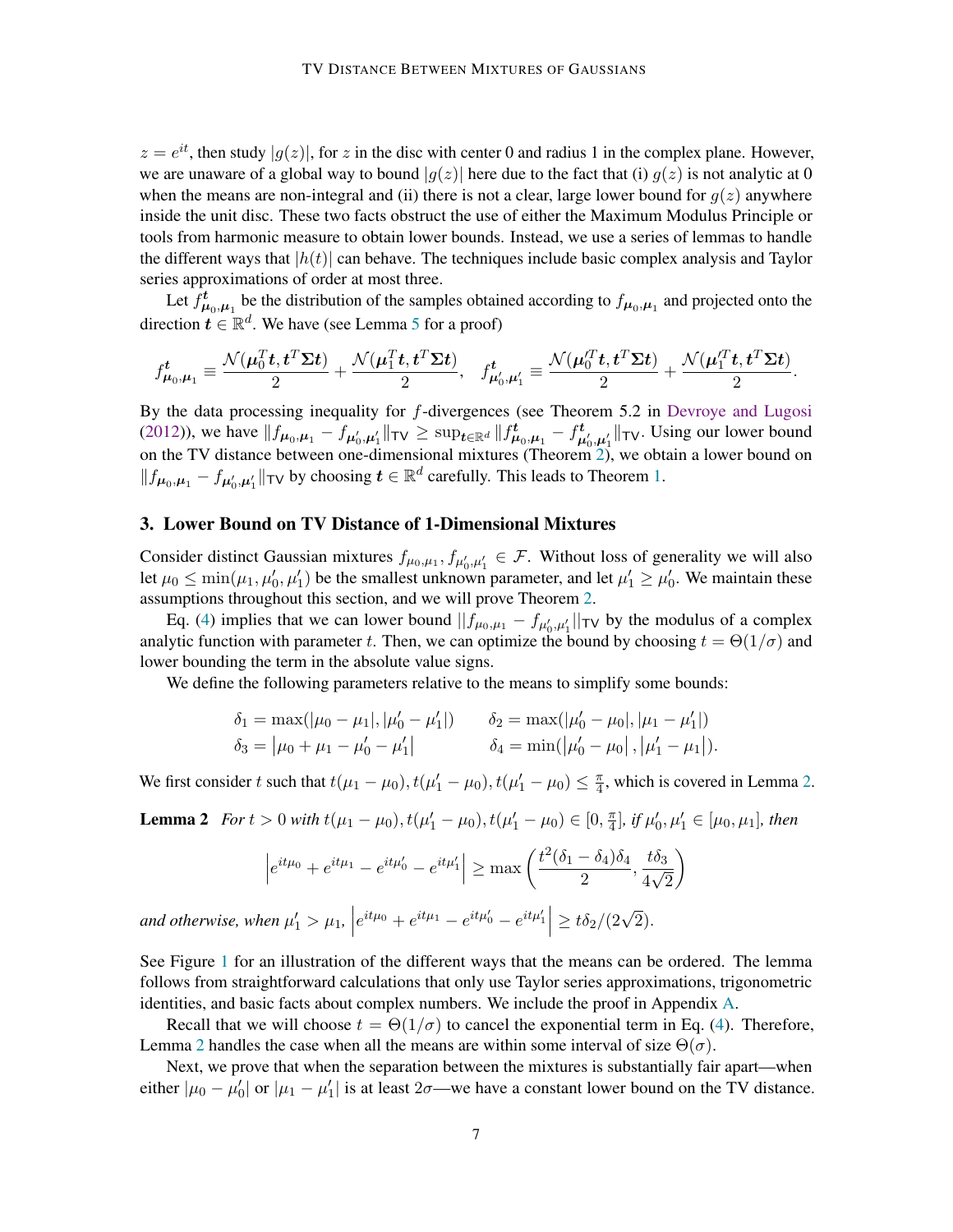<span id="page-7-0"></span>

Figure 1: Layout of the means for Theorem [2.](#page-2-1) The means can be ordered in different ways, which affects the analysis of lower bounding  $|e^{it\mu_0} + e^{it\mu_1} - e^{it\mu_0'} - e^{it\mu_1'}|$  in Lemma [2.](#page-6-1) For a fixed t, the order affects (i) whether the real or imaginary part of  $e^{it\mu_0} + e^{it\mu_1} - e^{it\mu_0'} - e^{it\mu_1'}$ has large modulus and (ii) whether the terms from  $\mu_0$  and  $\mu_1$  or  $\mu'_0$  and  $\mu'_1$  dominate.

Recall that it is without loss of generality to assume that  $\mu_0$  is the smallest parameter and  $\mu'_1 > \mu'_0$ . A similar result as the following two lemmas has been observed previously (e.g., [Hardt and Price](#page-14-15) [\(2015\)](#page-14-15)) but we provide a simple and self-contained proof.

<span id="page-7-2"></span>**Lemma 3** If  $\max(|\mu_0 - \mu'_0|, |\mu_1 - \mu'_1|) \ge 2\sigma$ , then it follows that  $||f_{\mu_0, \mu_1} - f_{\mu'_0, \mu'_1}||_{\mathsf{TV}} \ge \Omega(1)$ .

**Proof** Assume that  $|\mu_0 - \mu'_0| \ge 2\sigma$ , where the case  $|\mu_1 - \mu'_1| \ge 2\sigma$  is analogous. Recall from the definition of TV distance that

$$
||f_{\mu_0,\mu_1} - f_{\mu'_0,\mu'_1}||_{\mathsf{TV}} \triangleq \sup_{\mathcal{A} \subseteq \Omega} \left( f_{\mu_0,\mu_1}(\mathcal{A}) - f'_{\mu'_0,\mu'_1}(\mathcal{A}) \right)
$$
  

$$
\geq \Pr_{X \sim f_{\mu_0,\mu_1}} [X \leq \mu_0 + \sigma] - \Pr_{Y \sim f_{\mu'_0,\mu'_1}} [Y \leq \mu_0 + \sigma].
$$

For a random variable  $X \sim f_{\mu_0,\mu_1}$ , let  $\mathcal E$  denote the event that we choose the component with mean  $\mu_0$ , i.e., if  $\widetilde{X}$  denotes X conditioned on E, then we have  $\widetilde{X} \sim \mathcal{N}(\mu_0, \sigma^2)$ . Since the mixing weights are equal, we have  $Pr(\mathcal{E}) = Pr(\mathcal{E}^c) = 1/2$ , where  $\mathcal{E}^c$  is the complement of  $\mathcal{E}$ . Therefore,

$$
\Pr(X \ge \mu_0 + \sigma) \le \Pr(\mathcal{E}) \Pr(X \ge \mu_0 + \sigma \mid \mathcal{E}) + \Pr(\mathcal{E}^c) = \frac{1}{2} \int_{\mu_0 + \sigma}^{\infty} \frac{e^{-\frac{(t - \mu_0)^2}{2\sigma^2}}}{\sqrt{2\pi}\sigma} dt + \frac{1}{2}
$$

$$
\le \frac{1}{2} \int_{\mu_0 + \sigma}^{\infty} \left(\frac{t - \mu_0}{\sigma}\right) \frac{e^{-\frac{(t - \mu_0)^2}{2\sigma^2}}}{\sqrt{2\pi}\sigma} dt + \frac{1}{2} \le \frac{1}{2} \cdot \frac{e^{-\frac{1}{2}}}{\sqrt{2\pi}} + \frac{1}{2}.
$$
(5)

Recall that  $\mu_0 \le \mu'_0$ ,  $\mu'_0 \le \mu'_1$  and  $|\mu_0 - \mu'_0| \ge 2\sigma$ . Again, for a random variable  $Y \sim f_{\mu'_0, \mu'_1}$ , let  $\mathcal{E}'$ denote the event that the component with mean  $\mu'_0$  is chosen (and  $\mathcal{E}'^c$  denotes  $\mu'_1$  is chosen). Then,

<span id="page-7-1"></span>
$$
\Pr(Y \le \mu_0 + \sigma) = \Pr(\mathcal{E}') \Pr(Y \le \mu_0 + \sigma \mid \mathcal{E}') + \Pr(\mathcal{E}'^c) \Pr(Y \le \mu_0 + \sigma \mid \mathcal{E}'^c)
$$
  
\n
$$
\stackrel{a}{=} \Pr(\mathcal{E}') \Pr(Y \le \mu'_0 - \sigma \mid \mathcal{E}') + \Pr(\mathcal{E}'^c) \Pr(Y \le \mu'_1 - \sigma \mid \mathcal{E}'^c)
$$
  
\n
$$
\stackrel{b}{=} \Pr(\mathcal{E}') \Pr(Y \ge \mu'_0 + \sigma \mid \mathcal{E}') + \Pr(\mathcal{E}'^c) \Pr(Y \ge \mu'_1 + \sigma \mid \mathcal{E}'^c)
$$
  
\n
$$
\stackrel{c}{\le} \frac{1}{2} \cdot \frac{e^{-\frac{1}{2}}}{\sqrt{2\pi}} + \frac{1}{2} \cdot \frac{e^{-\frac{1}{2}}}{\sqrt{2\pi}} = \frac{e^{-\frac{1}{2}}}{\sqrt{2\pi}}
$$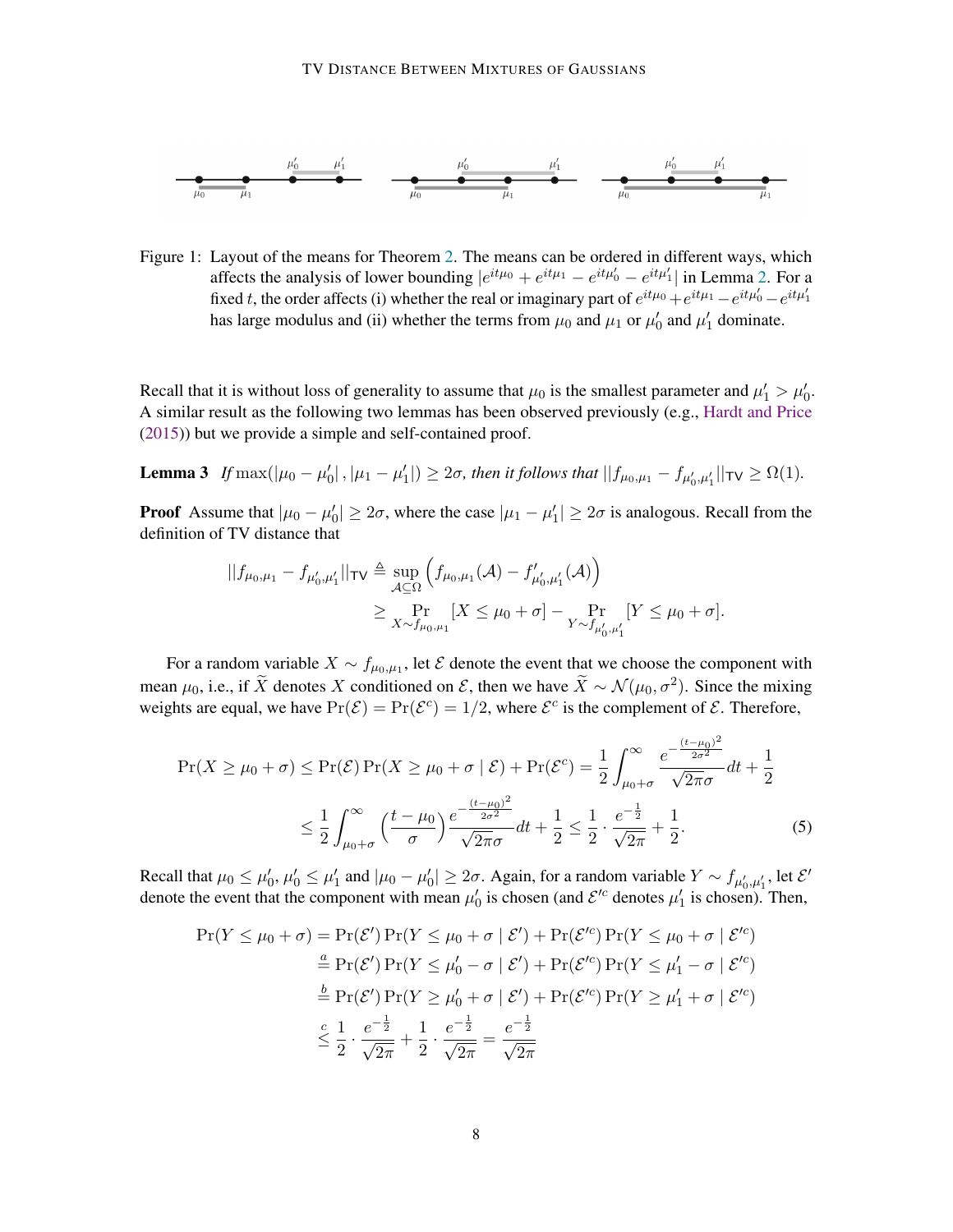where in step (a), we used the fact that  $\mu'_0 - \sigma \ge \mu_0 + \sigma$  and  $\mu'_1 - \sigma \ge \mu_0 + \sigma$ ; in step (b), we used the symmetry of Gaussian distributions; in step  $(c)$ , we used the same analysis as in  $(5)$ . By plugging this in the definition of TV distance, we have

$$
||f_{\mu_0,\mu_1} - f_{\mu'_0,\mu'_1}||_{\mathsf{TV}} \ge \Pr_{X \sim f_{\mu_0,\mu_1}}[X \le \mu_0 + \sigma] - \Pr_{Y \sim f_{\mu'_0,\mu'_1}}[Y \le \mu_0 + \sigma] \ge \frac{1}{2} - \sqrt{\frac{9}{8\pi e}} \ge 0.137.
$$

If Lemma [3](#page-7-2) does not apply, then we case on whether  $\max(|\mu_0 - \mu_1|, |\mu'_0 - \mu'_1|)$  is large or not. If  $\max(|\mu_0 - \mu_1|, |\mu'_0 - \mu'_1|) < 100\sigma$ , we use Lemma [2—](#page-6-1)exactly how will be explained later—and otherwise we use the following lemma. Recall that  $\delta_2 = \max(|\mu'_0 - \mu_0|, |\mu_1 - \mu'_1|)$ .

<span id="page-8-0"></span>**Lemma 4** If  $\max(|\mu_0 - \mu_1|, |\mu'_0 - \mu'_1|) \ge 100\sigma$  and  $\max(|\mu_0 - \mu'_0|, |\mu_1 - \mu'_1|) \le 2\sigma$ , then

$$
\sup_{t}e^{-\frac{\sigma^2t^2}{2}}\left|e^{it\mu_0}+e^{it\mu_1}-e^{it\mu_0'}-e^{it\mu_1'}\right|\geq \frac{\pi^2\delta_2}{240e\sigma}.
$$

We defer the proof of Lemma [4](#page-8-0) to Appendix [A.](#page-16-0) Using Lemmas [2,](#page-6-1) [3,](#page-7-2) and [4,](#page-8-0) we prove Theorem [2.](#page-2-1) **Proof** [Proof of Theorem [2\]](#page-2-1) Using Lemma [1,](#page-5-1) we see that

$$
2\left|\left|f_{\mu_0,\mu_1}-f_{\mu'_0,\mu'_1}\right|\right|_{\mathsf{TV}} \geq \sup_t \frac{e^{-\frac{\sigma^2t^2}{2}}}{2}\left|e^{it\mu_0}+e^{it\mu_1}-e^{it\mu'_0}-e^{it\mu'_1}\right|.
$$

**Case 1:** Consider the case when  $\mu_0, \mu_1, \mu'_0, \mu'_1$  are in an interval of size at most  $100\sigma$ , i.e.,

<span id="page-8-1"></span>
$$
\max\left(|\mu'_1 - \mu_0|, |\mu_1 - \mu_0|, |\mu'_0 - \mu_0|\right) \le 100\sigma. \tag{6}
$$

Recall  $\delta_1 = \max\{|\mu_0 - \mu_1|, |\mu'_0 - \mu'_1|\}, \delta_2 = \max(|\mu'_0 - \mu_0|, |\mu_1 - \mu'_1|), \delta_3 = |\mu_0 + \mu_1 - \mu'_0 - \mu'_1|,$  $\delta_4=\min(|\mu_0'-\mu_0| \,, |\mu_1'-\mu_1|). \text{ For } t=\pi/400\sigma, 0 \leq t \max\Big(\left|\mu_1'-\mu_0\right|, \left|\mu_1-\mu_0\right|, \left|\mu_0'-\mu_0\right| \Big) \leq$ π  $\frac{\pi}{4}$ . We have assumed that  $\mu_0 \le \min(\mu_1, \mu'_0, \mu'_1)$  and  $\mu'_0 \le \mu'_1$ . This implies that  $\mu_0 \le \mu'_0 \le \mu'_1 \le \mu_1$ in the subcase when  $\mu'_0, \mu'_1 \in [\mu_0, \mu_1]$ . This also implies that  $\delta_1 = |\mu_1 - \mu_0| \ge 2\delta_4$ , a fact we will use later. The inequality in Eq. [\(6\)](#page-8-1) implies that the above value of  $t = \pi/400\sigma$  satisfies the conditions of Lemma [2.](#page-6-1) Then, when  $\mu'_0, \mu'_1 \in [\mu_0, \mu_1]$ , the first part of the lemma implies that

$$
2\left|\left|f_{\mu_0,\mu_1}-f_{\mu'_0,\mu'_1}\right|\right|_{\mathsf{TV}} \ge \max\left(\frac{\pi^2(\delta_1-\delta_4)\delta_4}{640000e\sigma^2},\frac{\pi\delta_3}{3200\sqrt{2}e\sigma}\right).
$$

Now we observe that  $\delta_3 \ge \delta_2 - \delta_4$ . To see this, assume without loss of generality that  $\delta_2 = |\mu'_0 - \mu_0|$ and  $\delta_4 = |\mu'_1 - \mu_1|$ . By the triangle inequality, we have that  $\delta_3 = |\mu_0 + \mu_1 - \mu'_0 - \mu'_1| \ge |\mu'_0 - \mu'_1|$  $\mu_0$  |  $- |\mu'_1 - \mu_1| = \delta_2 - \delta_4$ . We split up the calculations based on the value of  $\delta_3$ . If  $\delta_3 \ge \frac{\delta_2}{2}$ , then  $||f_{\mu_0,\mu_1} - f_{\mu'_0,\mu'_1}||_{TV} \ge \pi \delta_2/(12800\sqrt{2}e\sigma)$ . On the other hand, if  $\delta_3 \le \frac{\delta_2}{2}$ , then since  $\delta_3 \ge \delta_2 - \delta_4$ , we have that  $\delta_4 \geq \frac{\delta_2}{2}$ . Coupled with the fact that  $\delta_1 \geq 2\delta_4$  (hence  $\delta_4 \leq \delta_1/2$  implying  $\delta_1 - \delta_4 \geq \delta_1/2$ ), we have that  $||f_{\mu_0,\mu_1}^{\dagger} - f_{\mu'_0,\mu'_1}||_{\mathsf{TV}} \ge \pi^2 \delta_1 \delta_2 / (5120000 e \sigma^2)$ . Putting these together, we have

$$
\left| \left| f_{\mu_0, \mu_1} - f_{\mu'_0, \mu'_1} \right| \right|_{\mathsf{TV}} \ge \min \left( \frac{\pi^2 \delta_1 \delta_2}{5120000 e \sigma^2}, \frac{\pi \delta_2}{12800 \sqrt{2} e \sigma} \right) = \frac{\pi^2 \delta_1 \delta_2}{5120000 e \sigma^2}
$$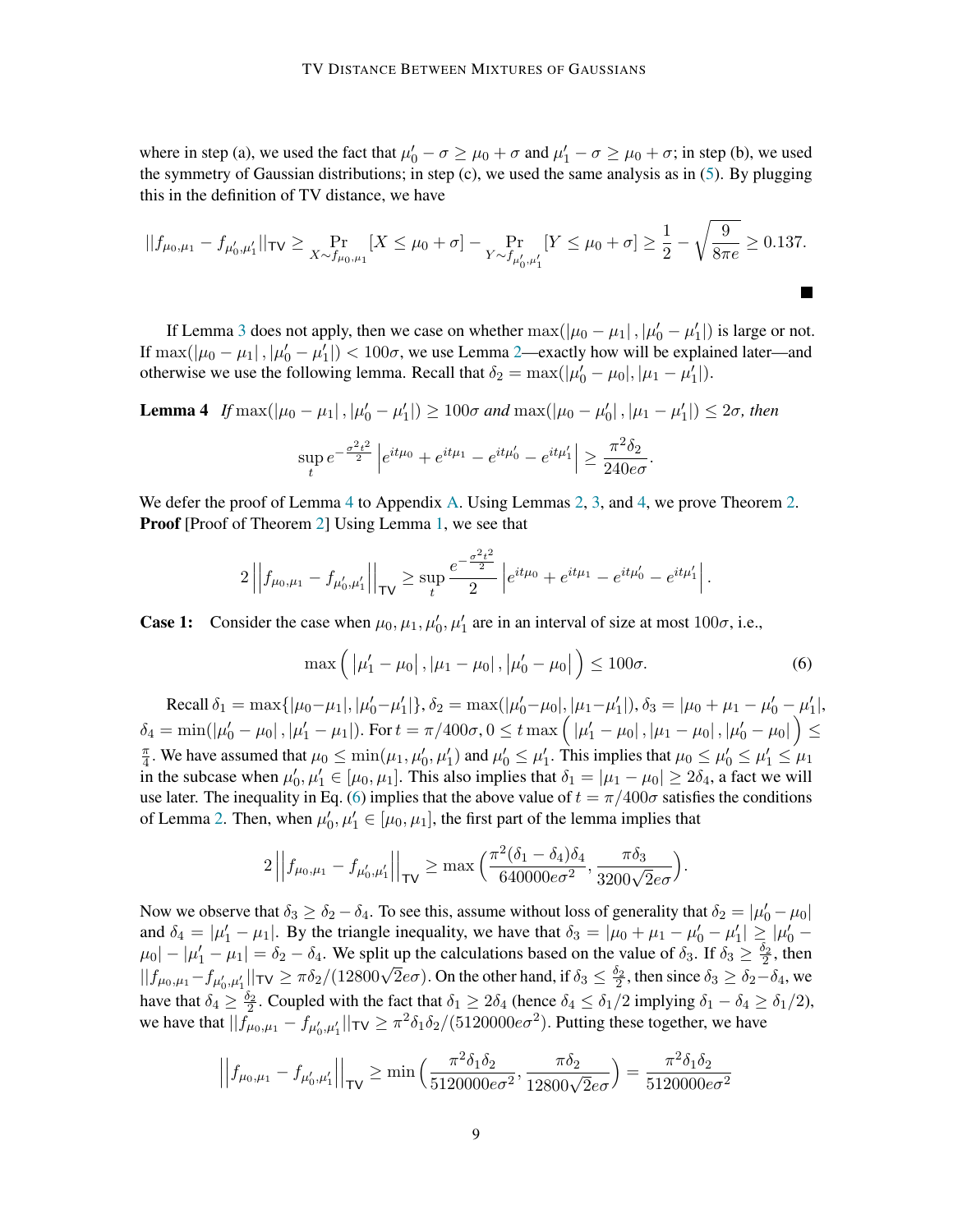For the case when both of  $\mu'_0, \mu'_1$  are not in  $[\mu_0, \mu_1]$ , we have  $\mu'_1 > \mu_1$  (recall that  $\mu_0$  is the smallest mean and  $\mu'_0 \le \mu'_1$ ), and we can use the second part of Lemma [2](#page-6-1) to conclude that

$$
2\left|\left|f_{\mu_0,\mu_1} - f_{\mu'_0,\mu'_1}\right|\right|_{\mathsf{TV}} \ge \sup_t \frac{e^{-\frac{\sigma^2t^2}{2}}}{2}\left|e^{it\mu_0} + e^{it\mu_1} - e^{it\mu'_0} - e^{it\mu'_1}\right| \ge \frac{\pi\delta_2}{1600\sqrt{2}e\sigma}.
$$

**Case 2:** Next, consider when  $\delta_2 = \max(|\mu'_0 - \mu_0|, |\mu_1 - \mu'_1|) \ge 2\sigma$ . Lemma [3](#page-7-2) implies that

$$
\left| \left| f_{\mu_0, \mu_1} - f_{\mu'_0, \mu'_1} \right| \right|_{\mathsf{TV}} \ge \Omega(1).
$$

**Case 3:** Now, we consider the only remaining case, when  $\delta_1 = \max(|\mu_0 - \mu_1|, |\mu'_0 - \mu'_1|) \ge$  $100\sigma$  and  $\delta_2 \le \max(|\mu_0 - \mu'_0|, |\mu_1 - \mu'_1|) \le 2\sigma$ . This case satisfies the conditions of Lemma [4,](#page-8-0) and therefore, we have that

$$
2\left|\left|f_{\mu_0,\mu_1} - f_{\mu'_0,\mu'_1}\right|\right|_{\mathsf{TV}} \ge \sup_t \frac{e^{-\frac{\sigma^2t^2}{2}}}{2}\left|e^{it\mu_0} + e^{it\mu_1} - e^{it\mu'_0} - e^{it\mu'_1}\right| \ge \frac{\pi^2\delta_2}{240e\sigma},
$$

thus proving the theorem.

#### <span id="page-9-0"></span>4. Lower Bound on TV Distance of *d*-Dimensional Mixtures

We lower bound the TV distance of high-dimensional mixtures in  $\mathcal F$  and prove Theorem [1.](#page-2-0) For any direction  $t \in \mathbb{R}^d$ , we denote the projection of the distributions  $f_{\mu_0,\mu_1}$  and  $f_{\mu'_0,\mu'_1}$  on t by  $f^t_{\mu_0,\mu_1}$  and  $f^{\,t}_{\mu'_0,\mu'_1}$ , respectively. The next lemma allows us to precisely define the projected mixtures.

Lemma 5 *For a random variable*  $\mathbf{x} \sim \frac{1}{2} \mathcal{N}(\boldsymbol{\mu}_0, \boldsymbol{\Sigma}) + \frac{1}{2} \mathcal{N}(\boldsymbol{\mu}_1, \boldsymbol{\Sigma})$ , for any  $\mathbf{t} \in \mathbb{R}^d$ ,

$$
\boldsymbol t^T \boldsymbol x \sim \frac{\mathcal{N}(\langle \boldsymbol \mu_0, \boldsymbol t \rangle, \boldsymbol t^T \boldsymbol \Sigma \boldsymbol t)}{2} + \frac{\mathcal{N}(\langle \boldsymbol \mu_1, \boldsymbol t \rangle, \boldsymbol t^T \boldsymbol \Sigma \boldsymbol t)}{2}.
$$

**Proof** A linear transformation of a multivariate Gaussian is also a Gaussian. For  $x \sim \mathcal{N}(\mu_0, \Sigma)$ , we see that  $\langle t, x \rangle \sim \mathcal{N}(\langle \mu_0, t \rangle, t^T \Sigma t)$  by a computation of the mean and variance. Similarly, for  $x \sim \mathcal{N}(\mu_1, \Sigma)$ , we have  $\langle t, x \rangle \sim \mathcal{N}(\langle \mu_1, t \rangle, t^T \Sigma t)$ . Putting these together, the claim follows.

From Lemma [5,](#page-9-1) we can exactly define the one-dimensional mixtures

$$
f^{\boldsymbol{t}}_{\boldsymbol{\mu}_0,\boldsymbol{\mu}_1}=\frac{\mathcal{N}(\langle \boldsymbol{\mu}_0, \boldsymbol{t} \rangle, \boldsymbol{t}^T\boldsymbol{\Sigma}\boldsymbol{t})}{2}+\frac{\mathcal{N}(\langle \boldsymbol{\mu}_1, \boldsymbol{t} \rangle, \boldsymbol{t}^T\boldsymbol{\Sigma}\boldsymbol{t})}{2}, f^{\boldsymbol{t}}_{\boldsymbol{\mu}_0',\boldsymbol{\mu}_1'}=\frac{\mathcal{N}(\langle \boldsymbol{\mu}_0', \boldsymbol{t} \rangle, \boldsymbol{t}^T\boldsymbol{\Sigma}\boldsymbol{t})}{2}+\frac{\mathcal{N}(\langle \boldsymbol{\mu}_1', \boldsymbol{t} \rangle, \boldsymbol{t}^T\boldsymbol{\Sigma}\boldsymbol{t})}{2}
$$

<span id="page-9-1"></span>.

By using the data processing inequality, or the fact that variational distance is non-increasing under all mappings (see, for instance, Theorem 5.2 in [Devroye and Lugosi](#page-14-2) [\(2012\)](#page-14-2)), it follows that

<span id="page-9-2"></span>
$$
\left| \left| f_{\mu_0,\mu_1} - f_{\mu'_0,\mu'_1} \right| \right|_{\text{TV}} \geq \sup_{t \in \mathbb{R}^d} \left| \left| f_{\mu_0,\mu_1}^t - f_{\mu'_0,\mu'_1}^t \right| \right|_{\text{TV}}.
$$

Let H be the set of permutations on  $\{0, 1\}$ . The following lemma has two cases based on whether the interval defined by one pair of mean's projections is contained in the interval defined by the other pair's projections.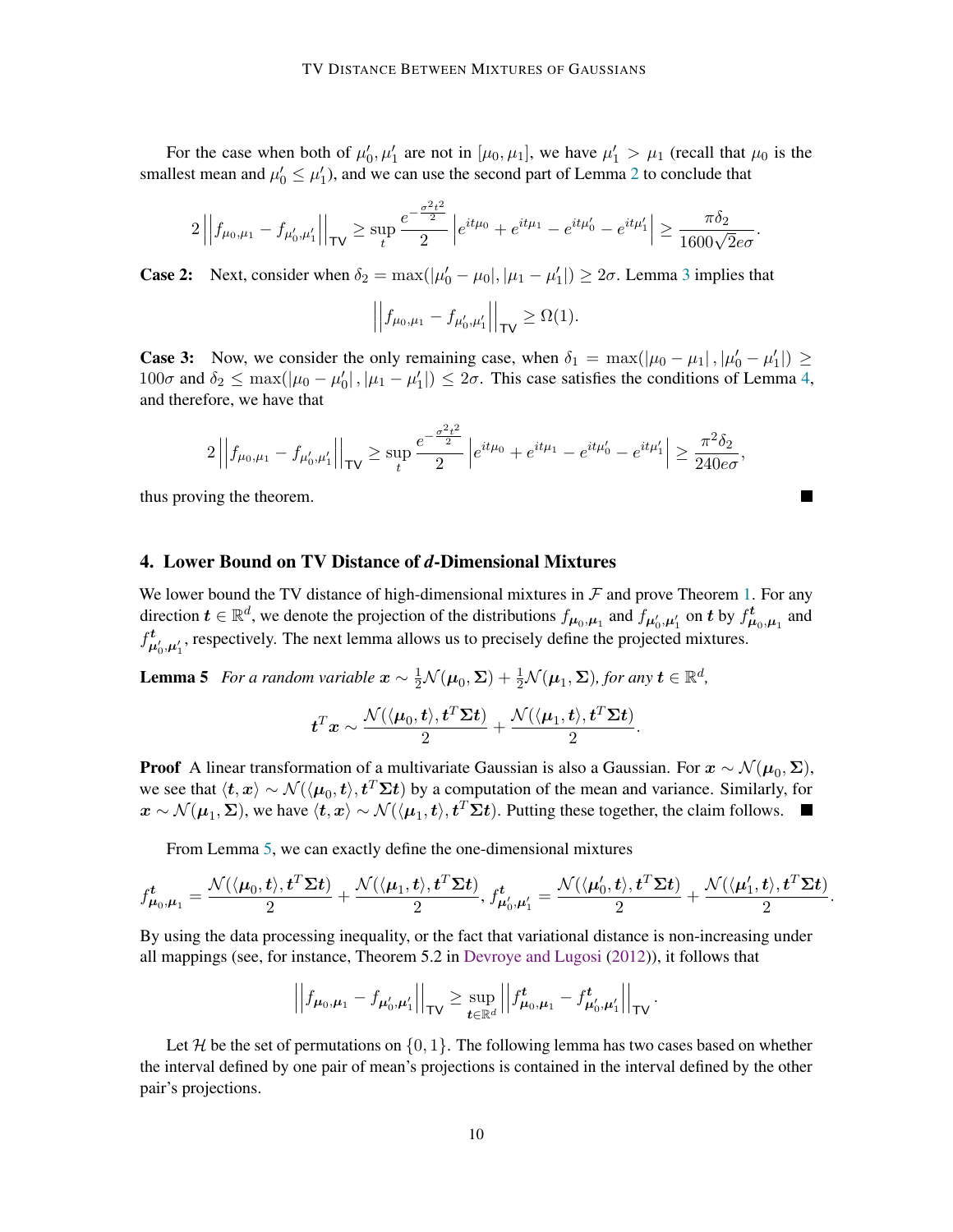#### Lemma 6

**Let**  $\bm{t} \in \mathbb{R}^d$  be any vector. If  $\sqrt{\bm{t}^T\bm{\Sigma}\bm{t}} = \Omega\Big(\max(|\langle \bm{t}, \bm{\mu}_0-\bm{\mu}_1\rangle|, |\langle \bm{t}, \bm{\mu}'_0-\bm{\mu}'_1\rangle|)\Big),$  and either  $\langle \mu_0',t\rangle, \langle \mu_1',t\rangle\in [\langle \mu_0,t\rangle, \langle \mu_1,t\rangle]$  or  $\langle \mu_0,t\rangle, \langle \mu_1,t\rangle\in [\langle \mu_0',t\rangle, \langle \mu_1',t\rangle],$  then  $||f_{\mu_0,\mu_1}^t-f_{\mu_0',\mu_1'}^t||_{\sf TV}$ *is at least*  $\Omega\left(\min\left(1,\frac{1}{\sqrt{T}\right)}\right)$  $\frac{1}{t^T\mathbf{\Sigma} \boldsymbol{t}}\cdot \max\bigl(|\langle \boldsymbol{t}, \boldsymbol{\mu}_0-\boldsymbol{\mu}_1\rangle|, |\langle \boldsymbol{t}, \boldsymbol{\mu}_0'-\boldsymbol{\mu}_1'\rangle|\bigr) \min_{\sigma\in\mathcal{H}}\max\Bigl(|\langle \boldsymbol{t}, \boldsymbol{\mu}_0-\boldsymbol{\mu}_{\sigma(0)}'\rangle|, |\langle \boldsymbol{t}, \boldsymbol{\mu}_1-\boldsymbol{\mu}_{\sigma(1)}'\rangle|\Bigr)\Bigr)\Bigr).$ *Otherwise, we have that*  $|| f^{\mathbf{t}}_{\mu_0,\mu_1} - f^{\mathbf{t}}_{\mu'_0,\mu'_1} ||_{\mathsf{TV}}$  *is at least* 

 $\Omega\left(\min\left(1,\frac{1}{\sqrt{m}}\right)\right)$  $\boldsymbol{t}^T\boldsymbol{\Sigma}\boldsymbol{t}$  $\cdot \min_{\sigma \in \mathcal{H}} \max(|\langle \boldsymbol{t}, \boldsymbol{\mu}_0 - \boldsymbol{\mu}_{\sigma(0)}' \rangle|, |\langle \boldsymbol{t}, \boldsymbol{\mu}_1 - \boldsymbol{\mu}_{\sigma(1)}' \rangle|)\Big) \Big).$ 

**Proof** The proof follows directly from Theorem [2.](#page-2-1) Note that in Theorem [2,](#page-2-1) we assumed the ordering of the means without loss of generality, i.e.,  $\mu_0 \le \min(\mu_1, \mu'_0, \mu'_1)$  and  $\mu'_0 < \mu'_1$ . However, taking a minimum over the set of permutations in H allows us to restate the theorem in its full generality.

Now we are ready to provide the proof of Theorem [1.](#page-2-0)

# 4.1. Proof of Theorem [1](#page-2-0)

Let

$$
S_1 = {\mu_1 - \mu_0, \mu'_1 - \mu'_0}, \quad S_2 = {\mu'_0 - \mu_0, \mu'_1 - \mu_1}, \quad S_3 = {\mu'_0 - \mu_1, \mu'_1 - \mu_0},
$$

and

<span id="page-10-0"></span>
$$
\boldsymbol{v}_1 = \text{argmax}_{s \in S_1} ||\boldsymbol{s}||_2, \quad \boldsymbol{v}_2 = \text{argmax}_{s \in S_2} ||\boldsymbol{s}||_2, \quad \boldsymbol{v}_3 = \text{argmax}_{s \in S_3} ||\boldsymbol{s}||_2.
$$

We consider two cases below. Depending on the norm of  $v_1$ , we modify our choice of projection direction. In the first case, we do not have a guarantee on the ordering of the means, so we use the first part of Lemma [6.](#page-9-2) In the second case, we can use the better bound in the second part of the lemma after arguing about the arrangement of the means.

**Case 1**  $(2||v_1||_2 \ge \min(||v_2||_2, ||v_3||_2)$  and  $\sqrt{\lambda_{\Sigma,\mathcal{U}}} = \Omega(||v_1||_2)$ ): We start with a lemma that shows the existence of a vector z that is correlated with  $\{v_1, v_2, v_3\}$ . We use z to define the direction t to project the means on, while roughly preserving their pairwise distances.

**Lemma 7** For  $v_1, v_2, v_3$  defined above, there exists a vector  $z \in \mathbb{R}^d$  such that  $||z||_2 \le 10$ ,  $z$ *belongs to the subspace spanned by*  $v_1, v_2, v_3$ , and  $|\langle z, v \rangle| \ge \frac{||v||_2}{6}$  for all  $v \in \{v_1, v_2, v_3\}$ .

**Proof** We use the probabilistic method. Let  $u_1, u_2, u_3$  be orthonormal vectors forming a basis of the subspace spanned by  $v_1, v_2$  and  $v_3$ ; hence, we can write the vectors  $v_1, v_2$  and  $v_3$  as a linear combination of  $u_1, u_2, u_3$ . Let us define a vector z randomly generated from the subspace spanned by  $v_1, v_2, v_3$  as follows. Let p, q, r be independently sampled according to  $\mathcal{N}(0, 1)$ . Then, define  $z = pu_1 + qu_2 + ru_3$ . By this construction, we have that  $\langle z, v \rangle \sim \mathcal{N}(0, ||v||_2^2)$  for all vectors  $v \in \{v_1, v_2, v_3\}$ , and further,  $||z||_2^2 = p^2 + q^2 + r^2$ . Hence, for any  $v \in \{v_1, v_2, v_3\}$ , we have

$$
\Pr\left(\left|\langle \mathbf{z}, \mathbf{v} \rangle\right| \le ||\mathbf{v}||_2 / 6\right) \le \int_{-\frac{||\mathbf{v}||_2}{6}}^{\frac{||\mathbf{v}||_2}{6}} \frac{e^{-x^2/2||\mathbf{v}||_2^2}}{\sqrt{2\pi ||\mathbf{v}||_2^2}} dx
$$

$$
\le \int_{-\frac{||\mathbf{v}||_2}{6}}^{\frac{||\mathbf{v}||_2}{6}} \frac{1}{\sqrt{2\pi ||\mathbf{v}||_2^2}} dx \le \frac{||\mathbf{v}||_2}{3\sqrt{2\pi ||\mathbf{v}||_2^2}} \le \frac{1}{3\sqrt{2\pi}}.
$$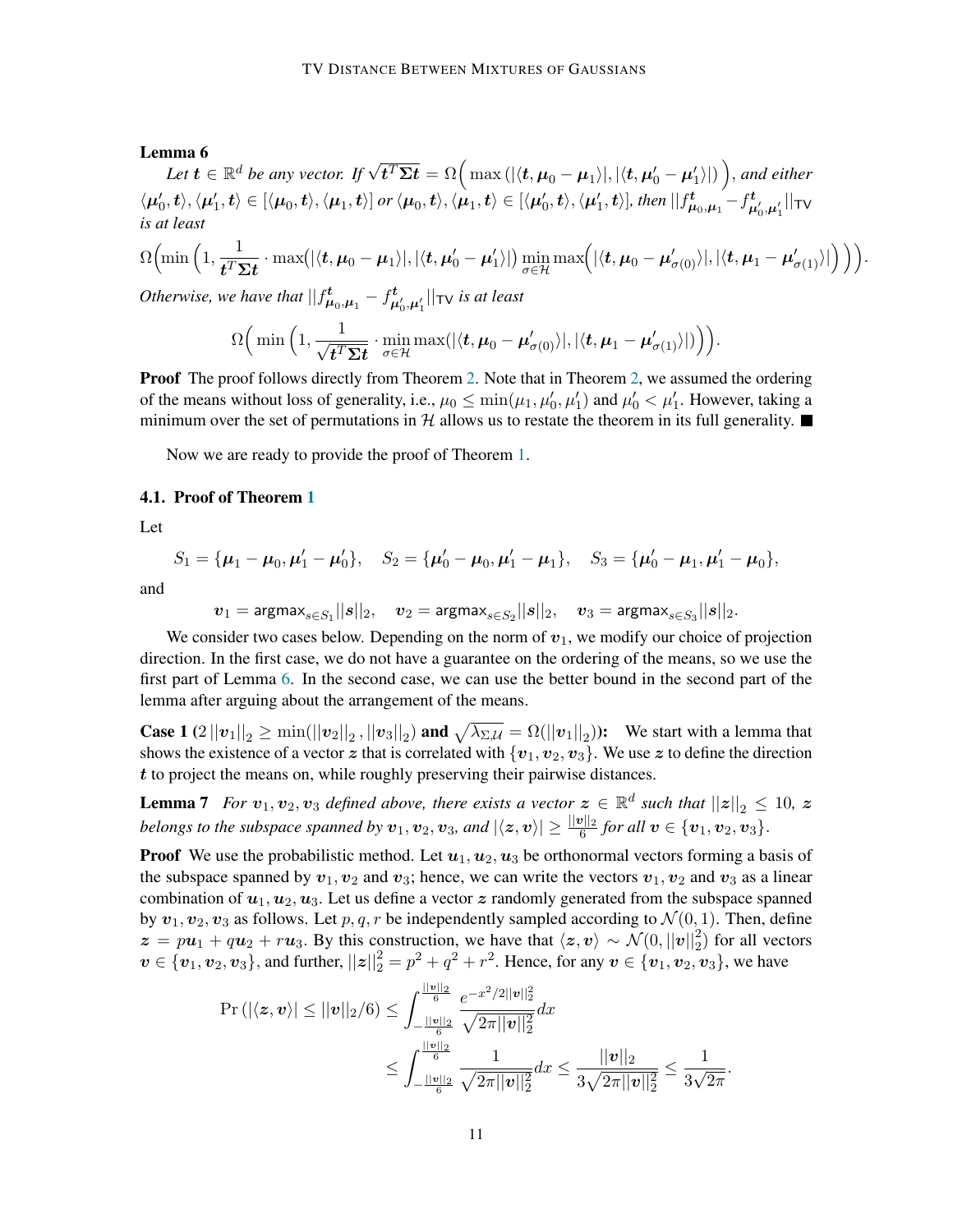Also, we can bound the norm of z by bounding  $p, q, r$ . We see that

$$
\Pr(p > 5) \le \int_5^\infty \frac{e^{-x^2/2}}{\sqrt{2\pi}} dx \le \frac{1}{5} \int_5^\infty \frac{xe^{-x^2/2}}{\sqrt{2\pi}} dx \le \frac{e^{-12.5}}{5}.
$$

Similarly,  $Pr(p < -5) \le e^{-12.5} / 5$ . Applying the same calculations to q and r and taking a union bound, we must have that with positive probability  $||z||_2 \leq \sqrt{p^2 + q^2 + r^2} \leq \sqrt{75} \leq 10$  and  $|\langle z, v \rangle| \ge ||v||_2/6$  for all  $v \in \{v_1, v_2, v_3\}$ , implying there exists a vector  $z$  that satisfies the claim.

For this case, we will use the first part of Lemma [6.](#page-9-2) Let z be the vector guaranteed by Lemma [7.](#page-10-0) Setting  $t = \frac{z}{\sqrt{z^T \Sigma z}}$ , then Lemma [7](#page-10-0) implies that

$$
|\langle \boldsymbol{t}, \boldsymbol{v} \rangle| = \frac{|\langle \boldsymbol{z}, \boldsymbol{v} \rangle|}{\sqrt{\boldsymbol{z}^T \boldsymbol{\Sigma} \boldsymbol{z}}} \geq \frac{||\boldsymbol{v}||_2}{6\sqrt{\boldsymbol{z}^T \boldsymbol{\Sigma} \boldsymbol{z}}} \qquad \text{ for all } \boldsymbol{v} \in \{\boldsymbol{v}_1, \boldsymbol{v}_2, \boldsymbol{v}_3\}.
$$

Recall that we defined  $\lambda_{\Sigma,\mathcal{U}} \triangleq \max_{\|\mathbf{u}\|_2=1}$  $u\mathfrak{c}$ span $(v_1,v_2,v_3)$  $u^T \Sigma u$  to be the maximum amount a unit

norm vector u belonging to the span of the vectors  $v_1, v_2, v_3$  is stretched by the matrix  $\Sigma$ . Note that  $\lambda_{\Sigma,\mathcal{U}}$  is also upper bounded by the maximum eigenvalue of  $\Sigma$ . Now, using the fact that  $||z||_2 \leq 10$  $\Delta \Sigma \mathcal{U}$  is also upper bounded by the maximum eigenval<br>and  $\sqrt{z^T \Sigma z} \leq \sqrt{\lambda_{\Sigma,\mathcal{U}}} ||z||_2 \leq 10 \sqrt{\lambda_{\Sigma,\mathcal{U}}}$ , we obtain

<span id="page-11-0"></span>
$$
|\langle \mathbf{t}, \mathbf{v} \rangle| \ge \frac{||\mathbf{v}||_2}{60\sqrt{\lambda_{\Sigma,\mathcal{U}}}}
$$
 for all  $\mathbf{v} \in {\mathbf{v}_1, \mathbf{v}_2, \mathbf{v}_3}$ . (7)

The part of Lemma [6](#page-9-2) that we use depends on whether  $\sqrt{t^T \Sigma t} = \Omega\left(\max\left(\left|\langle t, v_1 \rangle\right|\right)\right)$  or not. However, the second part of the lemma is stronger and implies the first part. Therefore, we simply use the lower bound in the first part of the lemma, and we see that

$$
\left\|f_{\mu_0,\mu_1}^t - f_{\mu'_0,\mu'_1}^t\right\|_{\mathsf{TV}}
$$
\n
$$
= \Omega\Big(\min\Big(1,\max\big(|\langle\boldsymbol{t},\mu_0-\mu_1\rangle|,|\langle\boldsymbol{t},\mu'_0-\mu'_1\rangle|\big)\min_{\sigma\in\mathcal{H}}\max\Big(|\langle\boldsymbol{t},(\mu_0-\mu'_{\sigma(0)})\rangle|,|\langle\boldsymbol{t},(\mu_1-\mu'_{\sigma(1)})\rangle|\Big)\Big)\Big)
$$
\n
$$
\stackrel{(a)}{=} \Omega\Big(\min\Big(1,|\langle\boldsymbol{t},\boldsymbol{v}_1\rangle|\min(|\langle\boldsymbol{t},\boldsymbol{v}_2\rangle|,|\langle\boldsymbol{t},\boldsymbol{v}_3\rangle|)\Big)\Big)\stackrel{(b)}{=} \Omega\Big(\min\Big(1,\frac{\|\boldsymbol{v}_1\|_2\min(\|\boldsymbol{v}_2\|_2,\|\boldsymbol{v}_3\|_2)}{\lambda_{\Sigma,\mathcal{U}}}\Big)\Big),
$$

wherein step (a), we used the following facts (from definitions):

<span id="page-11-1"></span>
$$
\max\left(|\langle \boldsymbol{t}, \boldsymbol{\mu}_0 - \boldsymbol{\mu}_1 \rangle|, |\langle \boldsymbol{t}, \boldsymbol{\mu}_0' - \boldsymbol{\mu}_1' \rangle|\right) \ge |\langle \boldsymbol{t}, \boldsymbol{v}_1 \rangle| \tag{8}
$$

<span id="page-11-2"></span>
$$
\max\left(|\langle \boldsymbol{t}, (\boldsymbol{\mu}_0 - \boldsymbol{\mu}'_0) \rangle|, |\langle \boldsymbol{t}, (\boldsymbol{\mu}_1 - \boldsymbol{\mu}'_1) \rangle|\right) \ge |\langle \boldsymbol{t}, \boldsymbol{v}_2 \rangle| \tag{9}
$$

$$
\max\left(|\langle \boldsymbol{t}, (\boldsymbol{\mu}_0 - \boldsymbol{\mu}_1') \rangle|, |\langle \boldsymbol{t}, (\boldsymbol{\mu}_1 - \boldsymbol{\mu}_0') \rangle|\right) \ge |\langle \boldsymbol{t}, \boldsymbol{v}_3 \rangle| \tag{10}
$$

and in step (b), we used Eq. [\(7\)](#page-11-0) for each  $v \in \{v_1, v_2, v_3\}$ .

**Case 2**  $(2||v_1||_2 \le \min(||v_2||_2, ||v_3||_2)$  or  $\sqrt{\lambda_{\Sigma,\mathcal{U}}} = O(||v_1||_2)$ ): For this case, we will use the second part of Lemma  $6$ . The random choice of  $t$  in Case 1 would have been sufficient for using the second part of Lemma [6](#page-9-2) when  $c||v_1||_2\leq \min(||v_2||_2\,, ||v_3||_2)$  or  $\sqrt{\lambda_{\Sigma,\mathcal{U}}}=O(||v_1||_2)$  for some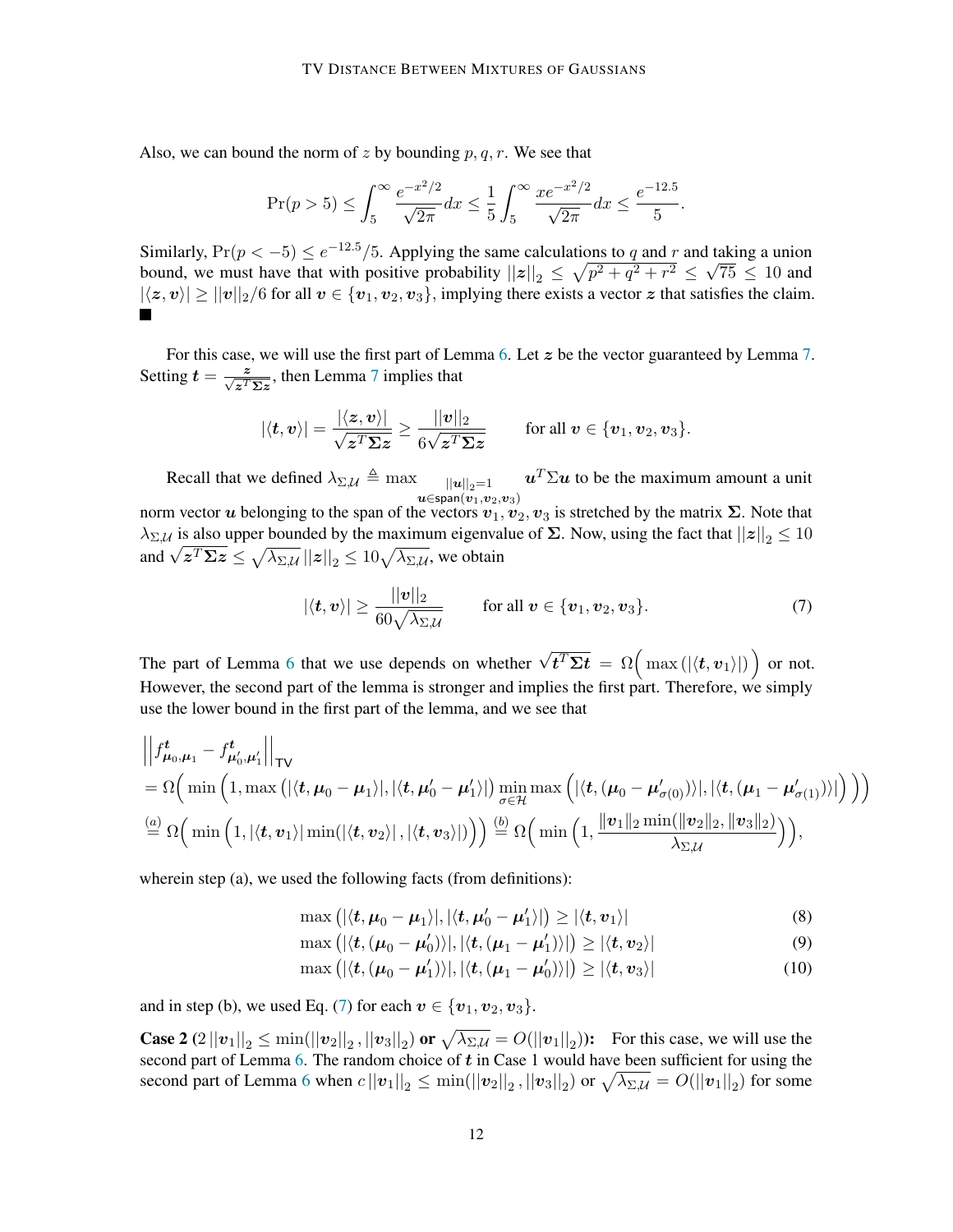large constant c but with a deterministic choice of t that is described below, we can show that  $c = 2$ is sufficient. Let  $t = \frac{v}{\sqrt{v^T \Sigma v}}$ , where

<span id="page-12-1"></span><span id="page-12-0"></span>
$$
\boldsymbol{v}=\frac{\boldsymbol{v}_2}{||\boldsymbol{v}_2||_2}+\frac{s\boldsymbol{v}_3}{||\boldsymbol{v}_3||_2}\text{ with }s=\text{argmax}_{u\in\{-1,+1\}}\langle \boldsymbol{v}_2, u\boldsymbol{v}_3\rangle.
$$

Notice that we must have  $s\langle v_2, v_3 \rangle > 0$  from the definition of s. Then we see that

$$
\begin{aligned} |\langle v, v_1 \rangle| &= \left| \frac{\langle v_2, v_1 \rangle}{||v_2||_2} + \frac{s \langle v_3, v_1 \rangle}{||v_3||_2} \right| \le 2 ||v_1||_2 \le \min(||v_2||_2, ||v_3||_3) \\ |\langle v, v_2 \rangle| &= \left| ||v_2||_2 + \frac{s \langle v_2, v_3 \rangle}{||v_3||_2} \right| \ge ||v_2||_2 \end{aligned} \tag{11}
$$

$$
|\langle v, v_3 \rangle|
$$
 =  $\left| \frac{\langle v_2, v_3 \rangle}{||v_2||_2} + s ||v_3||_2 \right|$  =  $\left| \frac{s \langle v_2, v_3 \rangle}{||v_2||_2} + ||v_3||_2 \right| \ge ||v_3||_2.$  (12)

The first inequality follows the norm bound on  $v_1$  for this case, the second inequality uses that the definition of  $v$  and  $s$  imply that the second term in the sum is non-negative, and the third inequality uses the same logic and the fact that  $s \in \{-1, 1\}$ .

We just showed that  $|\langle v, v_1\rangle| \le \min(|\langle v, v_2\rangle|, |\langle v, v_3\rangle|)$ , and hence  $\langle t, v_1\rangle \le \min(\langle t, v_2\rangle, \langle t, v_3\rangle)$ . This implies that the interval defined by one pair of projected means is not contained within the inter-val defined by the other pair of projected means. This means we can use the second part of Lemma [6.](#page-9-2) val defined by the other pair of projected means. This means we can use the second part of Lemma 6.<br>Furthermore, we also have  $t^T \Sigma t = 1$ . Finally, since  $||v||_2 \le 2$ , note that  $\sqrt{v^T \Sigma v} \le 2\sqrt{\lambda_{\Sigma,\mathcal{U}}}$ . Using Lemma  $6$  with our choice of  $t$ , we see that

$$
\begin{aligned}\n&\left\|\left|f_{\mu_0,\mu_1}^t - f_{\mu_0',\mu_1'}^t\right|\right|_{\mathsf{TV}} \\
&= \Omega\Big(\min\Big(1,\min_{\sigma\in\mathcal{H}}\max(|\langle\boldsymbol{t},(\mu_0-\mu_{\sigma(0)}')\rangle|,|\langle\boldsymbol{t},(\mu_1-\mu_{\sigma(1)}')\rangle|)\Big)\Big) \\
&\stackrel{(a)}{=} \Omega\Big(\min\Big(1,\min\Big(\left|\langle\boldsymbol{t},\boldsymbol{v}_2\rangle\right|,\left|\langle\boldsymbol{t},\boldsymbol{v}_3\rangle\right|\Big)\Big)\Big)\stackrel{(b)}{=} \Omega\Big(\min\Big(1,\frac{\min(||\boldsymbol{v}_2||_2,||\boldsymbol{v}_3||_2)}{\sqrt{\lambda_{\Sigma,\mathcal{U}}}}\Big)\Big).\n\end{aligned}
$$

In step (a), we used Eq.  $(9)$  and  $(10)$ , while in step (b), we used Eq.  $(11)$  and  $(12)$ . The remaining case is when  $\sqrt{\lambda_{\Sigma,\mathcal{U}}} = O(||v_1||_2)$ . The second part of Lemma [6](#page-9-2) applies because we observe that  $\overline{t^T \Sigma t} = O\Big(\max{(|\langle t,\mu_0-\mu_1\rangle|,|\langle t,\mu_0'-\mu_1'\rangle|)}\Big).$  To see this, recall that  $\overline{t^T \Sigma t} = 1,$  and hence,

$$
\max\left(|\langle \mathbf{t}, \boldsymbol{\mu}_0 - \boldsymbol{\mu}_1 \rangle|, |\langle \mathbf{t}, \boldsymbol{\mu}_0' - \boldsymbol{\mu}_1' \rangle|\right) \geq |\langle \mathbf{t}, \boldsymbol{v}_1 \rangle| = \left| \frac{\boldsymbol{z}^T \boldsymbol{v}_1}{\sqrt{\boldsymbol{z}^T \boldsymbol{\Sigma} \boldsymbol{z}}} \right| \geq \frac{||\boldsymbol{v}_1||_2}{6\sqrt{\boldsymbol{z}^T \boldsymbol{\Sigma} \boldsymbol{z}}} \geq \frac{||\boldsymbol{v}_1||_2}{6\sqrt{\lambda_{\Sigma, \mathcal{U}}}} = \Omega(1) = \Omega\left(\sqrt{\boldsymbol{t}^T \boldsymbol{\Sigma} \boldsymbol{t}}\right).
$$

Next, recall that Lemma [7](#page-10-0) implies that  $|\langle t, v_2 \rangle| \ge ||v_2||/6$  and  $|\langle t, v_3 \rangle| \ge ||v_3||/6$ . Then, using the second part of Lemma [6,](#page-9-2) we have that

$$
\left\|f_{\mu_0,\mu_1}^t - f_{\mu'_0,\mu'_1}^t\right\|_{\text{TV}}\n= \Omega\Big(\min\Big(1,\min_{\sigma \in \mathcal{H}} \max(|\langle \mathbf{t}, (\mu_0 - \mu'_{\sigma(0)}) \rangle|,|\mathbf{t}^T(\mu_1 - \mu'_{\sigma(1)})|)\Big)\Big)\n\stackrel{(a)}{=} \Omega\Big(\min\Big(1,\min\Big(|\langle \mathbf{t}, \mathbf{v}_2 \rangle|,|\langle \mathbf{t}, \mathbf{v}_3 \rangle|\Big)\Big)\Big)\stackrel{(b)}{=} \Omega\Big(\min\Big(1,\frac{\min(||\mathbf{v}_2||_2,||\mathbf{v}_3||_2)}{\sqrt{\lambda_{\Sigma,\mathcal{U}}}}\Big)\Big).
$$

Again in step (a), we used Eq.  $(9)$  and  $(10)$  while in step (b), we used Eq.  $(11)$  and  $(12)$ . This completes the proof of Theorem [1.](#page-2-0)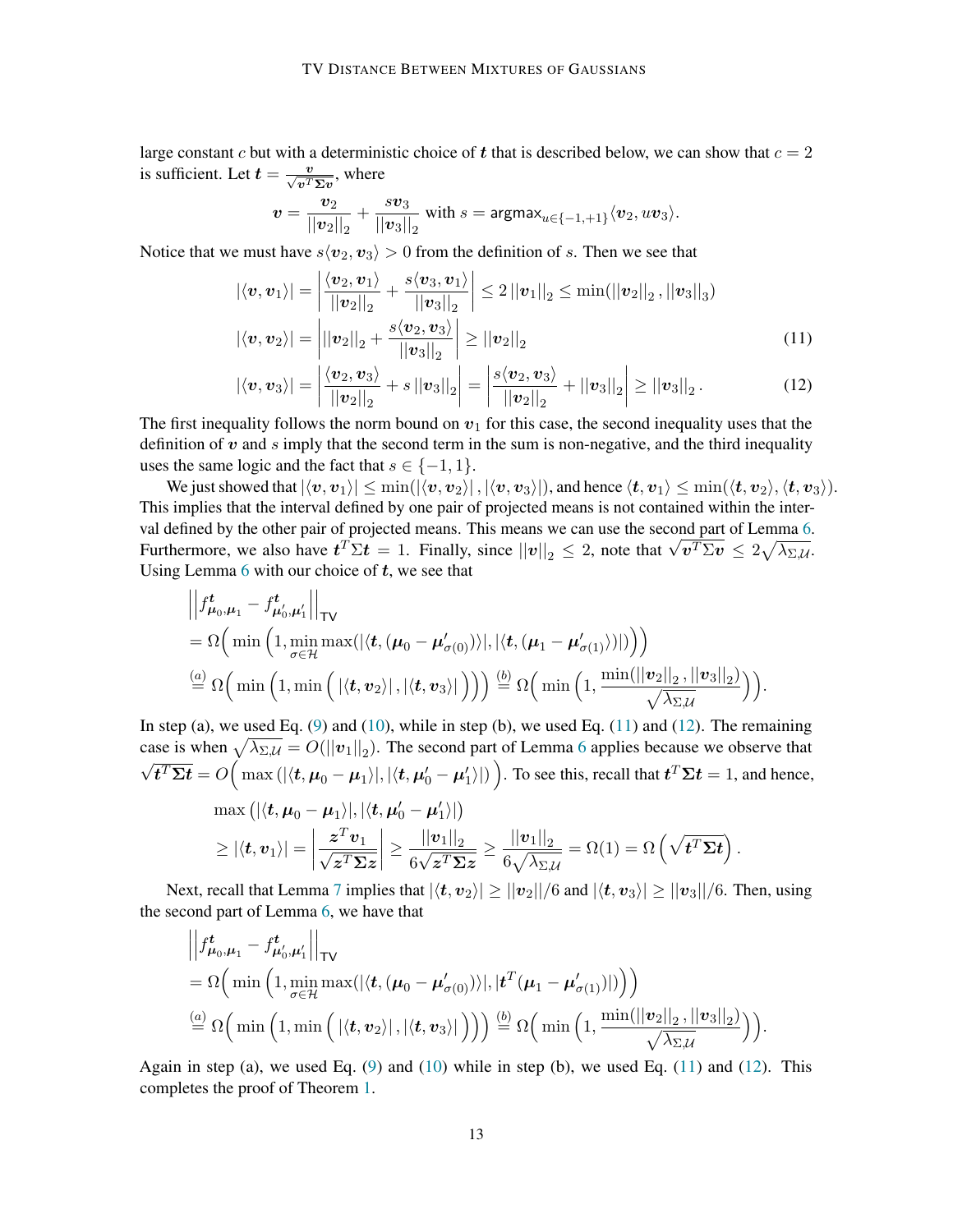# 5. Conclusion and Open Questions

We demonstrated the use of complex analytic tools to prove new lower bounds on the total variation distance between any two Gaussian mixtures with two equally weighted components and shared component variance. For a pair of mixtures with shared component variance, we provide guarantees on the total variation distance as a function of the largest gap (among the two mixtures) between the component means. Although intuitive, such a characterization was missing despite a vast literature on the total variation distance between mixtures of Gaussians with two components. We also extended our results to high dimensions and showed an elegant way via characteristic functions to reduce the problem to the one-dimensional setting. Finally, we should also point out that our lower bounds hold for all pairs of Gaussian mixtures with shared component covariance matrix without any assumptions on the component means; this was not the case in the prior results, which either needed the means to be bounded or the means of both mixtures to be zero.

The complex analytic tools in this work are elementary, and there is room for development. These tools may be helpful in proving bounds on statistical distance between more diverse distributions. For example, our analytic techniques do extend to mixtures of two Gaussians with shared covariance and certain non-equal mixing weights. To give a specific instance, for a mixture with weights  $c_0$ and  $c_1$ , we could replace Lemma [2](#page-6-1) so the lower bound only gains an additional multiplicative factor of  $\min\{c_0, c_1\}$  when  $\mu'_1 > \mu_1$ . We avoided stating our results in full generality of the mixing weights to not complicate our techniques and results. It would be useful and interesting to provide matching upper bounds on the total variation distance of two-component mixtures for all instances as a function of the means and covariance (generalizing the results for single Gaussians [Devroye](#page-14-4) [et al.](#page-14-4) [\(2018\)](#page-14-4)). Extending our results to more general mixtures with  $k$  components and unknown component variances/weights (e.g., for Gaussian or even other families of distributions, such as those studied in [Krishnamurthy et al.](#page-15-13) [\(2020\)](#page-15-13)) will be of significant interest to both the statistics and machine learning communities.

#### Acknowledgments

The work of A. Mazumdar and S. Pal is supported in part by NSF awards 2133484, 2127929, and 1934846.

# References

- <span id="page-13-3"></span>Murray Aitkin and Donald B Rubin. Estimation and hypothesis testing in finite mixture models. *Journal of the Royal Statistical Society: Series B (Methodological)*, 47(1):67–75, 1985.
- <span id="page-13-0"></span>Sanjeev Arora and Ravi Kannan. Learning mixtures of arbitrary Gaussians. In *Symposium on Theory of Computing*, 2001.
- <span id="page-13-1"></span>Hassan Ashtiani, Shai Ben-David, Nicholas JA Harvey, Christopher Liaw, Abbas Mehrabian, and Yaniv Plan. Near-optimal sample complexity bounds for robust learning of Gaussian mixtures via compression schemes. *Journal of the ACM*, 67(6):1–42, 2020.
- <span id="page-13-2"></span>Ainesh Bakshi, Ilias Diakonikolas, Samuel B. Hopkins, Daniel Kane, Sushrut Karmalkar, and Pravesh K. Kothari. Outlier-robust clustering of gaussians and other non-spherical mixtures. In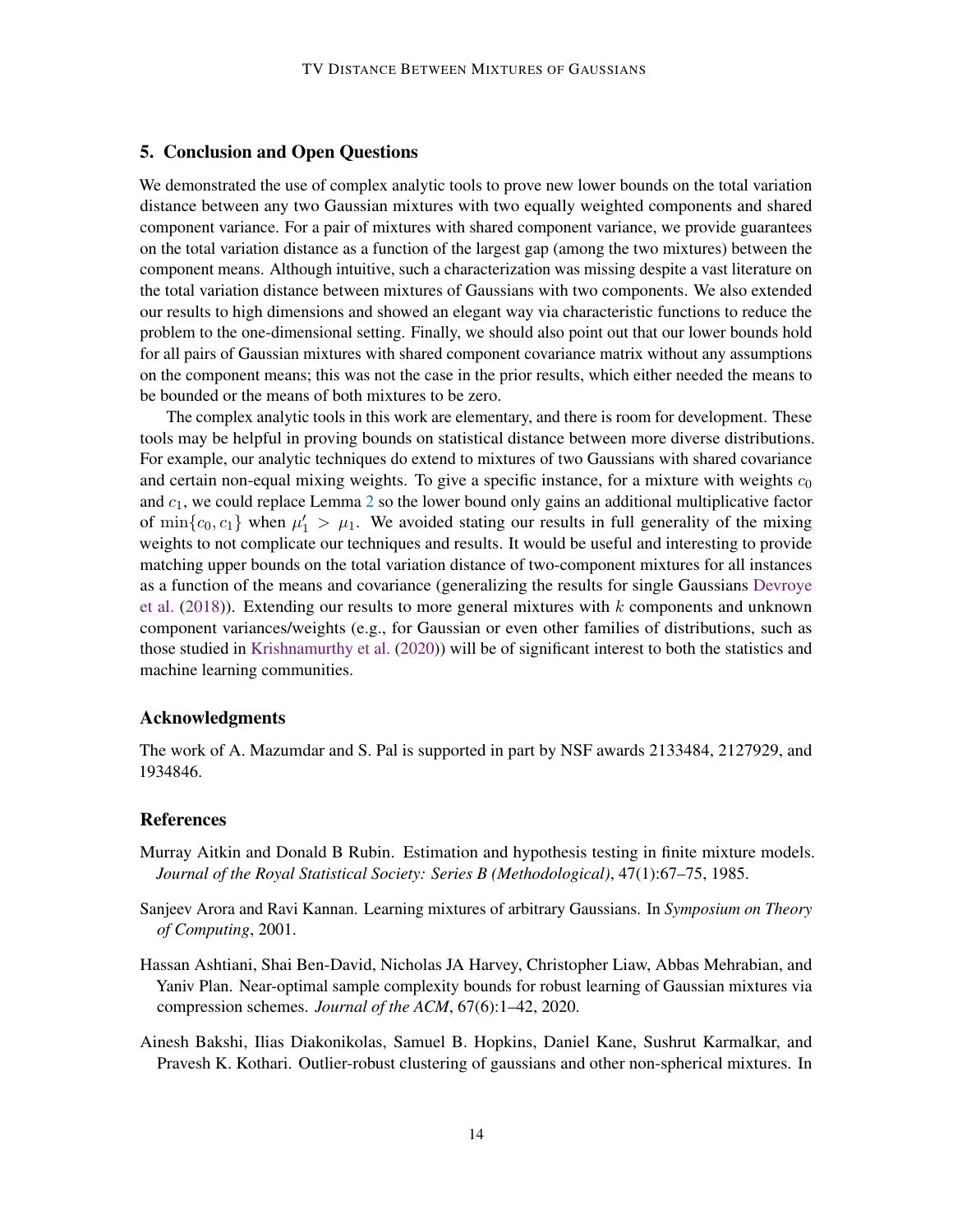*61st IEEE Annual Symposium on Foundations of Computer Science, FOCS 2020, Durham, NC, USA, November 16-19, 2020*, pages 149–159. IEEE, 2020.

- <span id="page-14-3"></span>SS Barsov and Vladimir V Ul'yanov. Estimates of the proximity of gaussian measures. In *Sov. Math., Dokl*, volume 34, pages 462–466, 1987.
- <span id="page-14-7"></span>Matthew Brennan and Guy Bresler. Optimal average-case reductions to sparse pca: From weak assumptions to strong hardness. In *Conference on Learning Theory*, pages 469–470. PMLR, 2019.
- <span id="page-14-5"></span>Mark Bun, Gautam Kamath, Thomas Steinke, and Zhiwei Steven Wu. Private hypothesis selection. *arXiv preprint arXiv:1905.13229*, 2019.
- <span id="page-14-6"></span>Clément L Canonne, Gautam Kamath, Audra McMillan, Jonathan Ullman, and Lydia Zakynthinou. Private identity testing for high-dimensional distributions. *arXiv preprint arXiv:1905.11947*, 2019.
- <span id="page-14-9"></span>Jiahua Chen, Pengfei Li, et al. Hypothesis test for normal mixture models: The em approach. *Annals of Statistics*, 37(5A):2523–2542, 2009.
- <span id="page-14-0"></span>Sanjoy Dasgupta. Learning mixtures of Gaussians. In *Foundations of Computer Science*, pages 634–644, 1999.
- <span id="page-14-1"></span>Sanjoy Dasgupta and Leonard J Schulman. A two-round variant of EM for Gaussian mixtures. In *Proceedings of the Sixteenth conference on Uncertainty in artificial intelligence*, pages 152–159, 2000.
- <span id="page-14-8"></span>Constantinos Daskalakis, Christos Tzamos, and Manolis Zampetakis. Ten steps of em suffice for mixtures of two Gaussians. In *Conference on Learning Theory*, pages 704–710, 2017.
- <span id="page-14-2"></span>Luc Devroye and Gábor Lugosi. *Combinatorial methods in density estimation*. Springer Science & Business Media, 2012.
- <span id="page-14-4"></span>Luc Devroye, Abbas Mehrabian, and Tommy Reddad. The total variation distance between highdimensional gaussians. *arXiv preprint arXiv:1810.08693*, 2018.
- <span id="page-14-11"></span>Natalie Doss, Yihong Wu, Pengkun Yang, and Harrison H Zhou. Optimal estimation of highdimensional Gaussian mixtures. *arXiv preprint arXiv:2002.05818*, 2020.
- <span id="page-14-12"></span>Avi Feller, Evan Greif, Nhat Ho, Luke Miratrix, and Natesh Pillai. Weak separation in mixture models and implications for principal stratification. *arXiv preprint arXiv:1602.06595*, 2016.
- <span id="page-14-15"></span>Moritz Hardt and Eric Price. Tight bounds for learning a mixture of two gaussians. In *Symposium on Theory of Computing*, 2015.
- <span id="page-14-14"></span>Philippe Heinrich and Jonas Kahn. Strong identifiability and optimal minimax rates for finite mixture estimation. *The Annals of Statistics*, 46(6A):2844–2870, 2018.
- <span id="page-14-13"></span>Nhat Ho and XuanLong Nguyen. Convergence rates of parameter estimation for some weakly identifiable finite mixtures. *The Annals of Statistics*, 44(6):2726–2755, 2016.
- <span id="page-14-10"></span>Samuel B Hopkins and Jerry Li. Mixture models, robustness, and sum of squares proofs. In *Symposium on Theory of Computing*, 2018.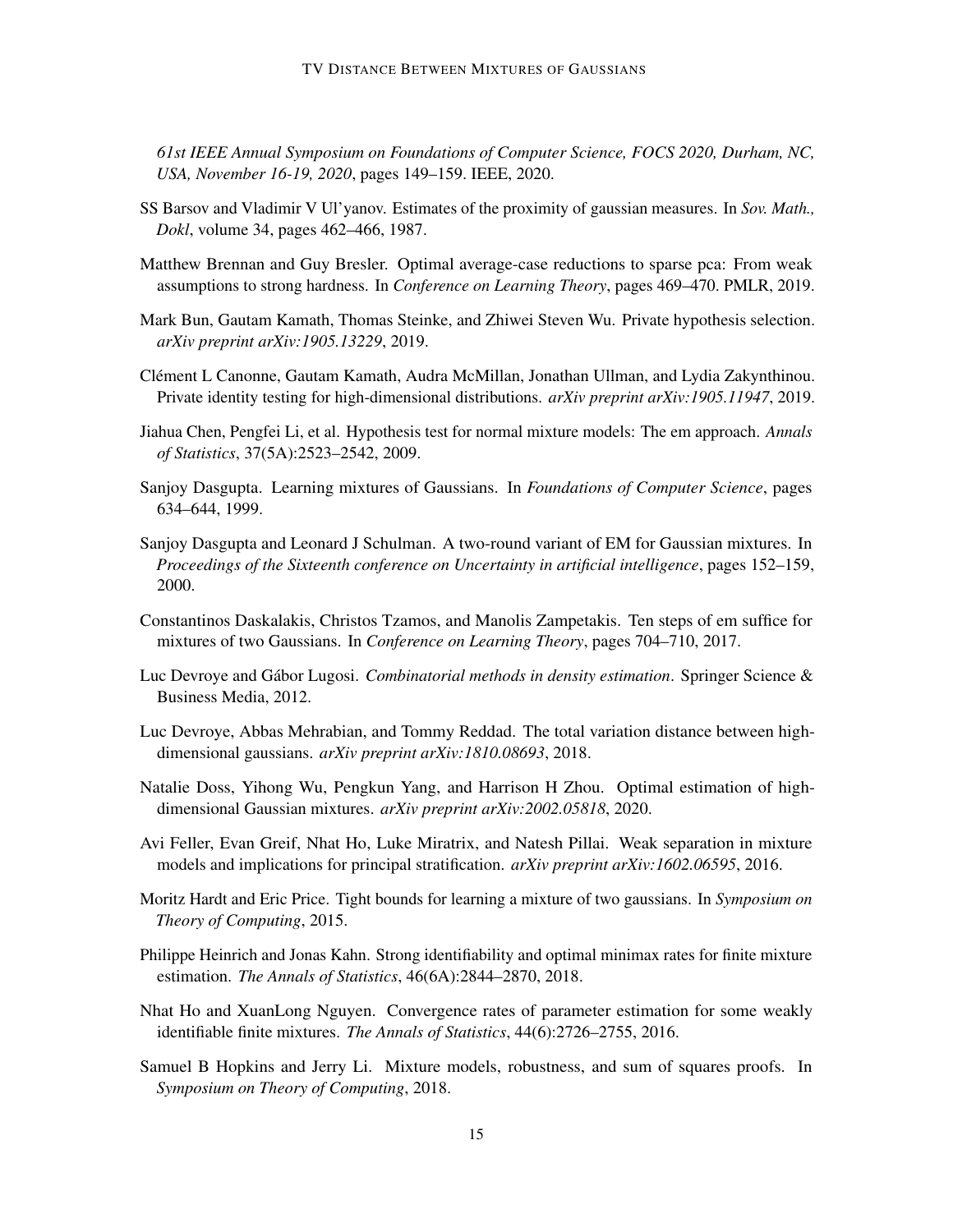<span id="page-15-0"></span>Peter J Huber. *Robust statistics*, volume 523. John Wiley & Sons, 2004.

<span id="page-15-1"></span>Daniel M Kane. Robust learning of mixtures of gaussians. *arXiv preprint arXiv:2007.05912*, 2020.

- <span id="page-15-10"></span>Petri Kontkanen, Petri Myllymaki, Teemu Roos, Henry Tirri, Kimmo Valtonen, and Hannes Wettig. Topics in probabilistic location estimation in wireless networks. In *2004 IEEE 15th International Symposium on Personal, Indoor and Mobile Radio Communications*, volume 2, pages 1052–1056. IEEE, 2004.
- <span id="page-15-13"></span>Akshay Krishnamurthy, Arya Mazumdar, Andrew McGregor, and Soumyabrata Pal. Algebraic and analytic approaches for parameter learning in mixture models. In *Proc. 31st International Conference on Algorithmic Learning Theory (ALT)*, volume 117, pages 468–489, 2020.
- <span id="page-15-6"></span>Erich L Lehmann and Joseph P Romano. *Testing statistical hypotheses*. Springer Science & Business Media, 2006.
- <span id="page-15-11"></span>Hui Liu, Houshang Darabi, Pat Banerjee, and Jing Liu. Survey of wireless indoor positioning techniques and systems. *IEEE Transactions on Systems, Man, and Cybernetics, Part C (Applications and Reviews)*, 37(6):1067–1080, 2007.
- <span id="page-15-14"></span>Tudor Manole and Nhat Ho. Uniform convergence rates for maximum likelihood estimation under two-component gaussian mixture models. *arXiv preprint arXiv:2006.00704*, 2020.
- <span id="page-15-2"></span>Ankur Moitra. *Algorithmic aspects of machine learning*. Cambridge University Press, 2018.
- <span id="page-15-3"></span>Ankur Moitra and Gregory Valiant. Settling the polynomial learnability of mixtures of Gaussians. In *Foundations of Computer Science*, 2010.
- <span id="page-15-7"></span>Jerzy Neyman and Egon Sharpe Pearson. *Contributions to the theory of testing statistical hypotheses*. University of California Press, 2020.
- <span id="page-15-4"></span>Karl Pearson. Contributions to the mathematical theory of evolution. *Philosophical Transactions of the Royal Society of London. A*, 185:71–110, 1894.
- <span id="page-15-5"></span>D Michael Titterington, Adrian FM Smith, and Udi E Makov. *Statistical analysis of finite mixture distributions*. Wiley, 1985.
- <span id="page-15-12"></span>Aad W Van der Vaart. *Asymptotic statistics*, volume 3. Cambridge university press, 2000.
- <span id="page-15-8"></span>Shanshan Wu, Alexandros G Dimakis, and Sujay Sanghavi. Learning distributions generated by one-layer relu networks. *Advances in neural information processing systems*, 32:8107–8117, 2019.
- <span id="page-15-9"></span>Yihong Wu and Pengkun Yang. Optimal estimation of gaussian mixtures via denoised method of moments. *Annals of Statistics*, 48(4):1981–2007, 2020.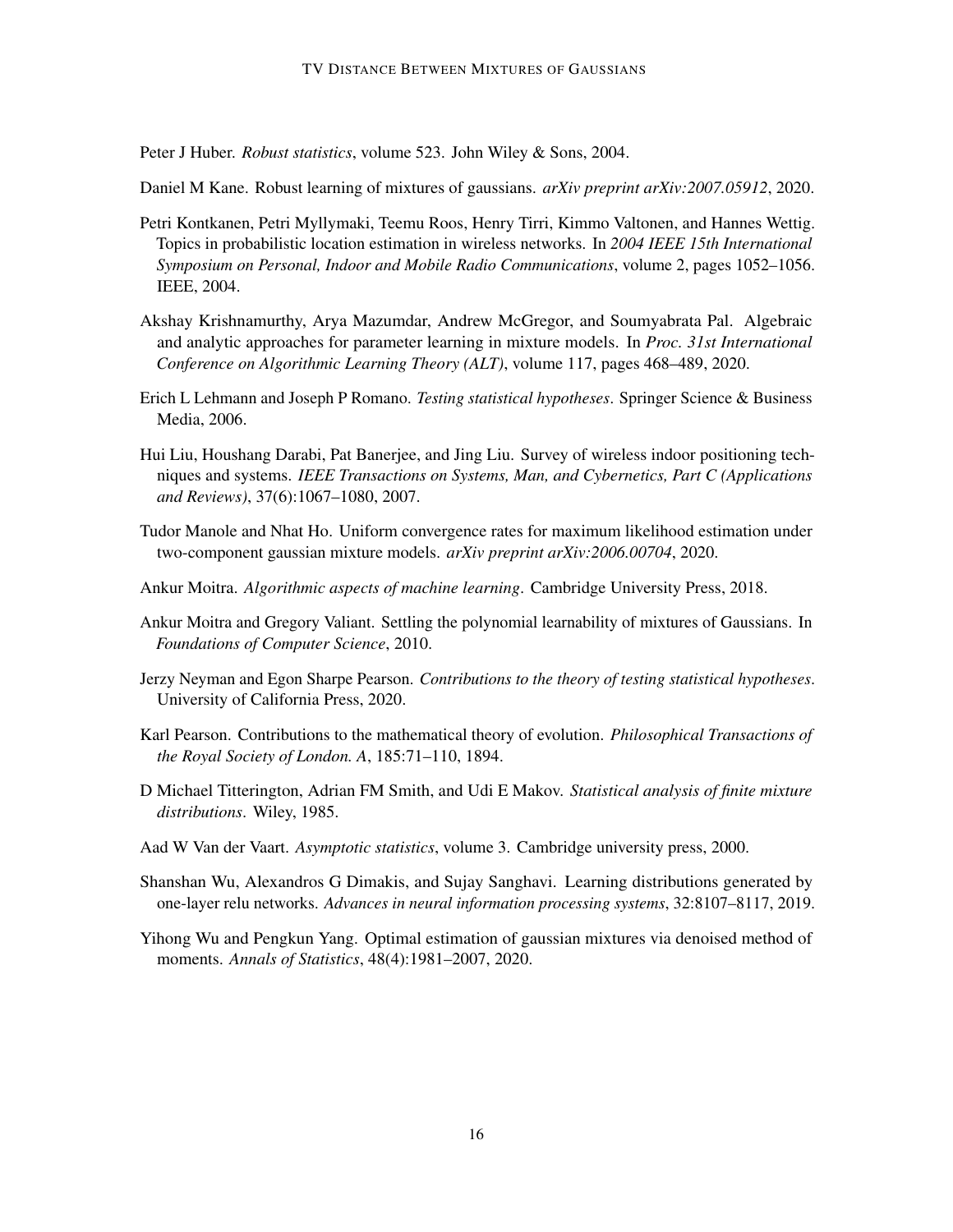# <span id="page-16-0"></span>Appendix A. Missing Proofs from Section 3

Here, we provide the proofs for Lemmas [2](#page-6-1) and [4.](#page-8-0) Recall that we have indexed the means such that  $\mu_0 \leq \min(\mu_1, \mu'_0, \mu'_1)$  and  $\mu'_0 < \mu'_1$ .

Proof [Proof of Lemma [2\]](#page-6-1) We use case analysis on different orderings of the means and their separations.

**Claim 1** *For any*  $t > 0$  *such that*  $t(\mu_1 - \mu_0), t(\mu'_1 - \mu_0), t(\mu'_1 - \mu_0) \in [0, \frac{\pi}{4}]$  $\frac{\pi}{4}$ , when  $\mu'_1 > \mu_1$ ,

$$
\left| e^{it\mu_0} + e^{it\mu_1} - e^{it\mu'_0} - e^{it\mu'_1} \right| \ge \frac{t\delta_2}{2\sqrt{2}}.
$$

**Proof** Assume that  $\mu'_1 - \mu_1 \ge \mu'_0 - \mu_0$ , and recall that  $\delta_2 = \max(|\mu'_0 - \mu_0|, |\mu_1 - \mu'_1|)$ . First, we factor out the lowest common exponent to see that

$$
\left|e^{it\mu_0} + e^{it\mu_1} - e^{it\mu'_0} - e^{it\mu'_1}\right| = \left|1 + e^{it(\mu_1 - \mu_0)} - e^{it(\mu'_0 - \mu_0)} - e^{it(\mu'_1 - \mu_0)}\right|.
$$

Let us denote  $\phi_1 = \mu_1 - \mu_0$ ,  $\phi'_0 = \mu'_0 - \mu_0$  and  $\phi'_1 = \mu'_1 - \mu_0$ . The following inequalities hold:

$$
\begin{aligned}\n\left|1 + e^{it\phi_1} - e^{it\phi_0'} - e^{it\phi_1'}\right| &\geq \left|\sin(t\phi_1) - \sin(t\phi_0') - \sin(t\phi_1')\right| & \quad & \quad \left[\left|z\right| \geq \left|\text{Im}(z)\right|\right] \\
&\geq -\sin(t\phi_1) + \sin(t\phi_0') + \sin(t\phi_1') & \quad \text{[Remove } |\cdot|] \\
&\geq -\sin(t\phi_1) + \sin(t(\phi_1 + (\phi_1' - \phi_1))) & \quad & \quad \left[\sin(t\phi_0') \geq 0\right] \\
&= 2\sin\left(t\frac{\phi_1' - \phi_1}{2}\right)\cos\left(t\left(\phi_1 + \frac{\phi_1' - \phi_1}{2}\right)\right) & \quad &\geq \frac{1}{2\sqrt{2}}t\delta_2.\n\end{aligned}
$$

In the last line, we use that  $\cos\left(t\left(\phi_1+\frac{\phi'_1-\phi_1}{2}\right)\right) \ge 1/\sqrt{2}$  and  $\sin\left(t\frac{\phi'_1-\phi_1}{2}\right) \ge \frac{t\delta_2}{4}$ , where the former follows from the fact that

$$
0 \le t\left(\phi_1 + \frac{\phi_1' - \phi_1}{2}\right) = \frac{t(\phi_1 + \phi_1')}{2} = \frac{1}{2}\left(t(\mu_1 - \mu_0) + t(\mu_1' - \mu_0)\right) \le \frac{\pi}{4}
$$

and the latter follows from  $\sin(x) \geq x/2$  for  $x \in \mathbb{R}$ .

If  $\mu'_0 - \mu_0 > \mu'_1 - \mu_1$ , then we can use a similar string of inequalities by using the fact that

$$
\left|e^{it\mu_0} + e^{it\mu_1} - e^{it\mu'_0} - e^{it\mu'_1}\right| = \left|1 + e^{it(\mu_0 - \mu_1)} - e^{it(\mu'_0 - \mu_1)} - e^{it(\mu'_1 - \mu_1)}\right|.
$$

We denote  $\phi_0 = \mu_0 - \mu_1$ ,  $\phi'_0 = \mu'_0 - \mu_1$  and  $\phi'_1 = \mu'_1 - \mu_1$ . Note that all the  $\phi$  are negative and  $\phi_0 > \phi_0' > \phi_1'$ . The following holds: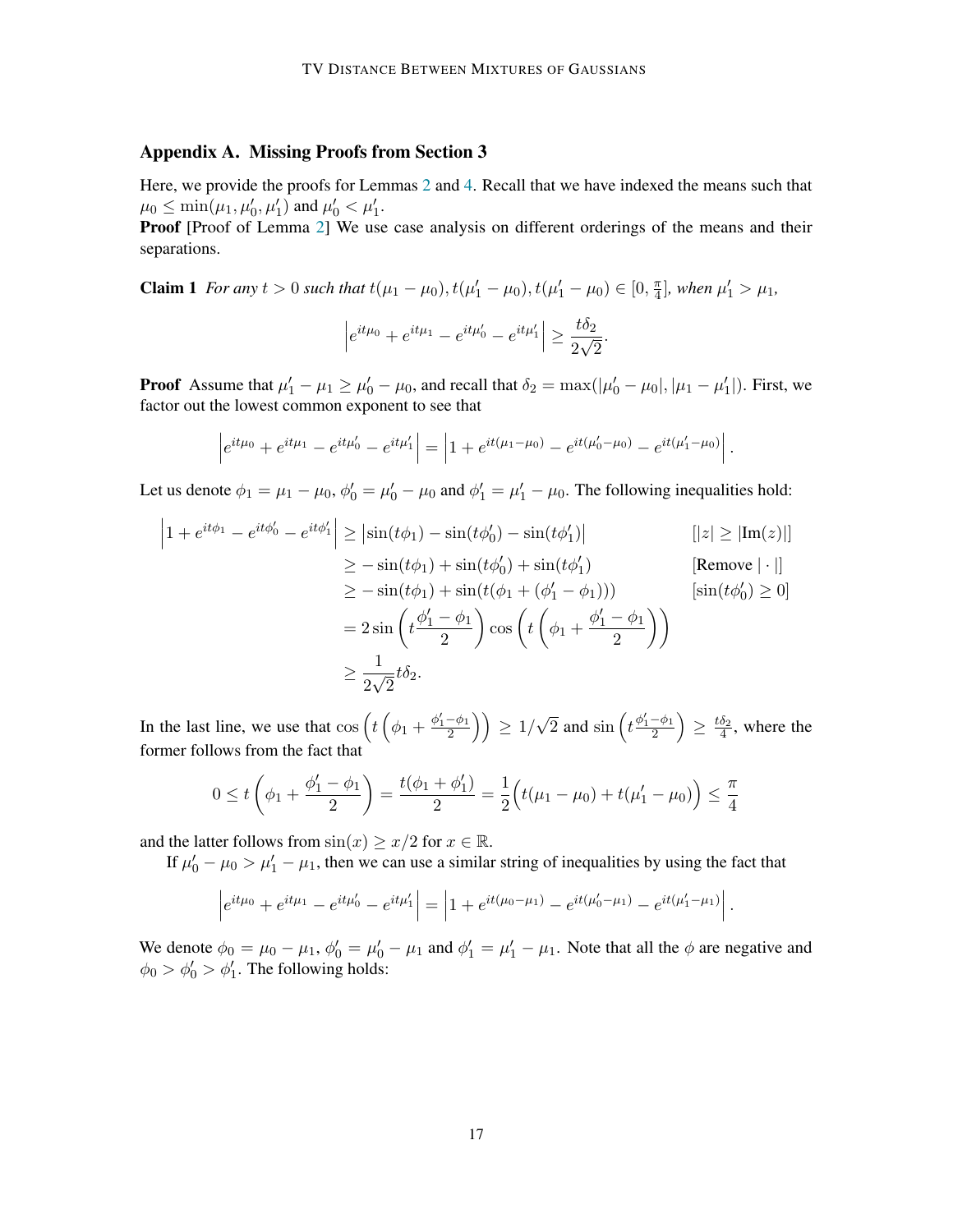$$
\begin{aligned}\n\left| e^{it\phi_0} + 1 - e^{it\phi_0'} - e^{it\phi_1'} \right| &\geq \left| \sin(t\phi_0) - \sin(t\phi_0') - \sin(t\phi_1') \right| & \left[ \left| z \right| \geq \left| \text{Re}(z) \right| \right] \\
&= \left| -\sin(t|\phi_0|) + \sin(t|\phi_0'|) + \sin(t|\phi_1'|) \right| & \left[ \sin(\cdot) \text{ odd} \right] \\
&= -\sin(t|\phi_0|) + \sin(t|\phi_0'|) + \sin(t|\phi_1'|) & \left[ \text{Remove } |\cdot| \right] \\
&\geq -\sin(t|\phi_0|) + \sin(t(|\phi_0| + (|\phi_0'| - |\phi_0|))) & \left[ \sin(t|\phi_0'|) \geq 0 \right] \\
&= 2 \sin \left( \frac{t(|\phi_0'| - |\phi_0|)}{2} \right) \cos \left( t \left( |\phi_0| + \frac{|\phi_0'| - |\phi_0|}{2} \right) \right) \\
&\geq \frac{1}{2\sqrt{2}} t \delta_2.\n\end{aligned}
$$

In the last line, we use that  $\sin\left(\frac{t(|\phi_0'| - |\phi_0|)}{2}\right)$  $\frac{-|\phi_0|}{2}\Big) \ge \frac{t\delta_2}{4}$  and  $\cos\left(t\left(|\phi_0| + \frac{|\phi_0'| - |\phi_0|}{2}\right)\right)$  $\frac{-|\phi_0|}{2}\Big)\Big)\geq \frac{\sqrt{2}}{2}$  $rac{2}{2}$ .

**Claim 2** *For*  $t > 0$  *such that*  $t(\mu_1 - \mu_0), t(\mu'_1 - \mu_0), t(\mu'_1 - \mu_0) \in [0, \frac{\pi}{4}]$  $[\frac{\pi}{4}]$ *, if both*  $\mu'_0, \mu'_1 \in [\mu_0, \mu_1]$ *, then*

$$
\left| e^{it\mu_0} + e^{it\mu_1} - e^{it\mu'_0} - e^{it\mu'_1} \right| \ge \max\left( \frac{t^2(\delta_1 - \delta_4)\delta_4}{2}, \frac{t\delta_3}{4\sqrt{2}} \right).
$$

Proof

First, we show the left hand side of the inequality in the claim statement is at least  $t\delta_3/(4\sqrt{2})$ .

Assume that  $\mu'_0 - \mu_0 = \delta_2$ , recalling that  $\delta_2 = \max(|\mu'_0 - \mu_0|, |\mu_1 - \mu'_1|)$ . We factor out the lowest common exponent to see that

$$
\left|e^{it\mu_0} + e^{it\mu_1} - e^{it\mu'_0} - e^{it\mu'_1}\right| = \left|1 + e^{it(\mu_1 - \mu_0)} - e^{it(\mu'_0 - \mu_0)} - e^{it(\mu'_1 - \mu_0)}\right|.
$$

Let us denote  $\phi_1 = \mu_1 - \mu_0$ ,  $\phi'_0 = \mu'_0 - \mu_0$  and  $\phi'_1 = \mu'_1 - \mu_0$ . To prove following inequalities, we need two facts. We use **Fact I** that  $\frac{\partial}{\partial x}(\sin(x - y) - \sin(x)) = \cos(x - y) - \cos(x) \ge 0$  for  $\frac{\pi}{4} \ge x \ge y \ge 0$ . In particular, taking  $x = \phi_1$  and  $y = \mu_1 - \mu'_1$ , the inequality is increasing with respect to  $\phi_1$ , so so we can lower bound the function at  $\phi_1 = \mu_1 - \mu'_1 + \phi'_0$ . Additionally, we use Fact II that  $-\sin(x+y) + 2\sin(x) \ge \sin((x-y)/2)\cos(y/2)$  for  $0 \le y \le x \le \pi/4$ , for the choice of  $x = \phi'_0$  and  $y = \mu_1 - \mu'_1$ . Then, we have that

$$
\begin{aligned}\n\left|1 + e^{it\phi_1} - e^{it\phi_0'} - e^{it\phi_1'}\right| &\geq \left|\sin(t\phi_1) - \sin(t\phi_0') - \sin(t\phi_1')\right| & \quad \text{[|z| \geq |Im(z)|]} \\
&\geq -\sin(t\phi_1) + \sin(t\phi_0') + \sin(t\phi_1') & \quad \text{[Remove } |\cdot|\text{]} \\
&\geq -\sin(t\phi_1) + \sin(t\phi_0') + \sin(t(\phi_1 - (\mu_1 - \mu_1'))) & \\
&\geq -\sin(t(\mu_1 - \mu_1' + \phi_0')) + 2\sin(t\phi_0') & \quad \text{[Fact I above]} \\
&\geq \sin\left(\frac{t(-\mu_1 + \mu_1' + \mu_0' - \mu_0)}{2}\right)\cos\left(\frac{t(\mu_1 - \mu_1')}{2}\right) & \quad \text{[Fact II above]} \\
&\geq \frac{t\delta_3}{4\sqrt{2}} & \quad \text{[sin(x) \geq x/2;} \\
&\quad \cos(\cdot) \geq \sqrt{2}/2|\n\end{aligned}
$$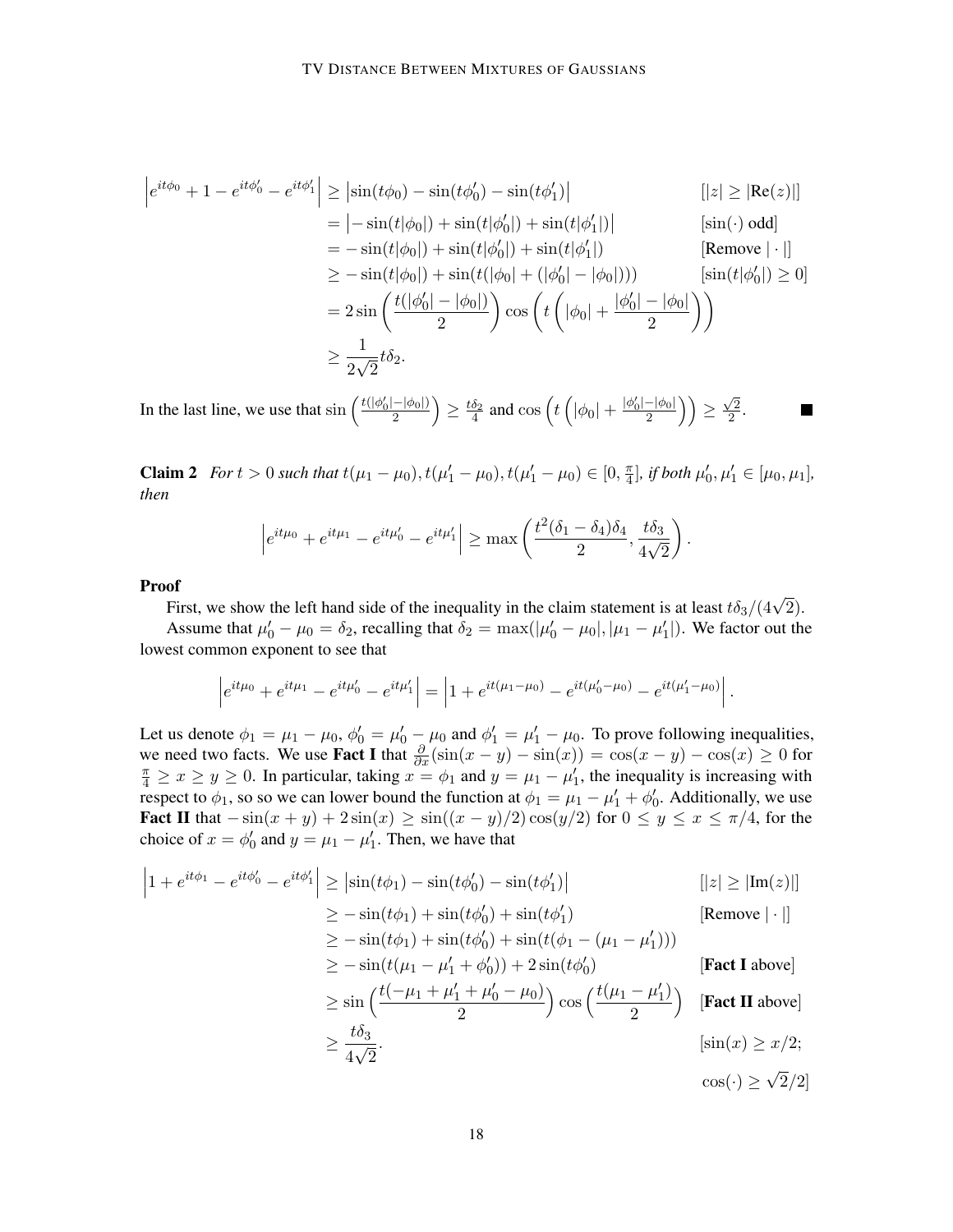Now, we assume that  $\mu'_0 - \mu_0 < \mu_1 - \mu'_1$  and factor out  $e^{it\mu_1}$ :

$$
\left|e^{it\mu_0} + e^{it\mu_1} - e^{it\mu'_0} - e^{it\mu'_1}\right| = \left|e^{it(\mu_0 - \mu_1)} + 1 - e^{it(\mu'_0 - \mu_1)} - e^{it(\mu'_1 - \mu_1)}\right|.
$$

As in the proofs of other claims, we let  $\phi_0 = \mu_0 - \mu_1$ ,  $\phi'_0 = \mu'_0 - \mu_1$  and  $\phi'_1 = \mu'_1 - \mu_1$ . Then, we have

$$
\begin{aligned}\n\left| e^{it\phi_0} + 1 - e^{it\phi_0'} - e^{it\phi_1'} \right| &\geq \left| \sin(t\phi_0) - \sin(t\phi_0') - \sin(t\phi_1') \right| & \left[ \left| z \right| \geq \left| \text{Im}(z) \right| \right] \\
&\geq \left| -\sin(t|\phi_0|) + \sin(t|\phi_0'|) + \sin(t|\phi_1'|) \right| & \left[ \sin(\cdot) \text{ odd} \right] \\
&\geq -\sin(t|\phi_0|) + \sin(t|\phi_0'|) + \sin(t|\phi_1'|) & \left[ \text{Remove } |\cdot| \right] \\
&\geq -\sin(t|\phi_0|) + \sin(t|\phi_0| - |\mu_0 - \mu_0'|) + \sin(t|\phi_1'|) & \left[ \text{Fact I above} \right] \\
&\geq -\sin(t(|\phi_1'| + |\mu_0 - \mu_0'|)) + 2\sin(t|\phi_1'|) & \left[ \text{Fact I above} \right] \\
&\geq \sin\left(\frac{t(|\phi_1'| - |\mu_0 - \mu_0'|)}{2}\right) \cos\left(\frac{t|\mu_0 - \mu_0'|}{2}\right) & \left[ \text{Fact II above} \right] \\
&\geq \frac{t}{4\sqrt{2}} \cdot (|\phi_1'| - |\mu_0 - \mu_0'|) = \frac{t}{4\sqrt{2}} \cdot \delta_3. & \left[ \sin(x) \geq x/2; \cos(\cdot) \geq \sqrt{2}/2 \right]\n\end{aligned}
$$

In the application of **Fact I**, we let  $|\phi_0|$  be as small as possible, choosing  $|\phi_0| = |\phi'_1| + |\mu_0 - \mu'_0|$ .

Next, we show the left hand side of the inequality in the claim statement is at least  $t^2(\delta_1-\delta_4)\delta_4/2$ . Assume that  $\mu'_0 - \mu_0 \leq \mu_1 - \mu'_1$ . First, we factor out the lowest common exponent to see

$$
\left|e^{it\mu_0} + e^{it\mu_1} - e^{it\mu'_0} - e^{it\mu'_1}\right| = \left|1 + e^{it(\mu_1 - \mu_0)} - e^{it(\mu'_0 - \mu_0)} - e^{it(\mu'_1 - \mu_0)}\right|.
$$

Again, we denote  $\phi_1 = \mu_1 - \mu_0$ ,  $\phi'_0 = \mu'_0 - \mu_0$  and  $\phi'_1 = \mu'_1 - \mu_0$ . The following holds:

$$
\begin{aligned}\n\left|1 + e^{it\phi_1} - e^{it\phi_0'} - e^{it\phi_1'}\right| &\geq \left|\text{Re}(1 + e^{it\phi_1} - e^{it\phi_0'} - e^{it\phi_1'})\right| \\
&= \left|1 + \cos(t\phi_1) - \cos(t\phi_0') - \cos(t\phi_1')\right| \\
&\geq -1 - \cos(t\phi_1) + \cos(t\phi_0') \\
&\quad + \cos(t(\phi_1 - (\mu_1 - \mu_1')))\n\end{aligned}\n\quad\n[\text{Remove } |\cdot|]\n\geq -1 - \cos(t\phi_1) + \cos(t\phi_0') + \cos(t(\phi_1 - \phi_0')) \quad [\mu_1 - \mu_1' \geq \phi_0']\n\geq \frac{t^2(\phi_1 - \phi_0')\phi_0'}{2} \geq \frac{t^2(\delta_1 - \delta_4)\delta_4}{2}.\n\quad\n[\text{Fact III below }]
$$

Recall that  $\delta_1 = \max(|\mu_0 - \mu_1|, |\mu'_0 - \mu'_1|)$ , and  $\delta_4 = \min(|\mu'_0 - \mu_0|, |\mu'_1 - \mu_1|)$ , so in the above,  $\delta_4 = \mu'_0 - \mu_0 = \phi'_0$ . The last line uses **Fact III** that  $-1 - \cos(x) + \cos(y) + \cos(x-y) \ge (x-y)y/2$ for  $0 \leq y \leq x \leq \pi/4$ .

When  $\mu'_0 - \mu_0 > \mu_1 - \mu'_1$  we use the same trick as in the previous claims and factor out  $e^{it\mu_1}$ instead of  $e^{it\mu_0}$ . In particular the following holds:

$$
\left|e^{it\mu_0} + e^{it\mu_1} - e^{it\mu_0'} - e^{it\mu_1'}\right| = \left|e^{it\mu_0 - \mu_1} + 1 - e^{it(\mu_0' - \mu_1)} - e^{it(\mu_1' - \mu_1)}\right|.
$$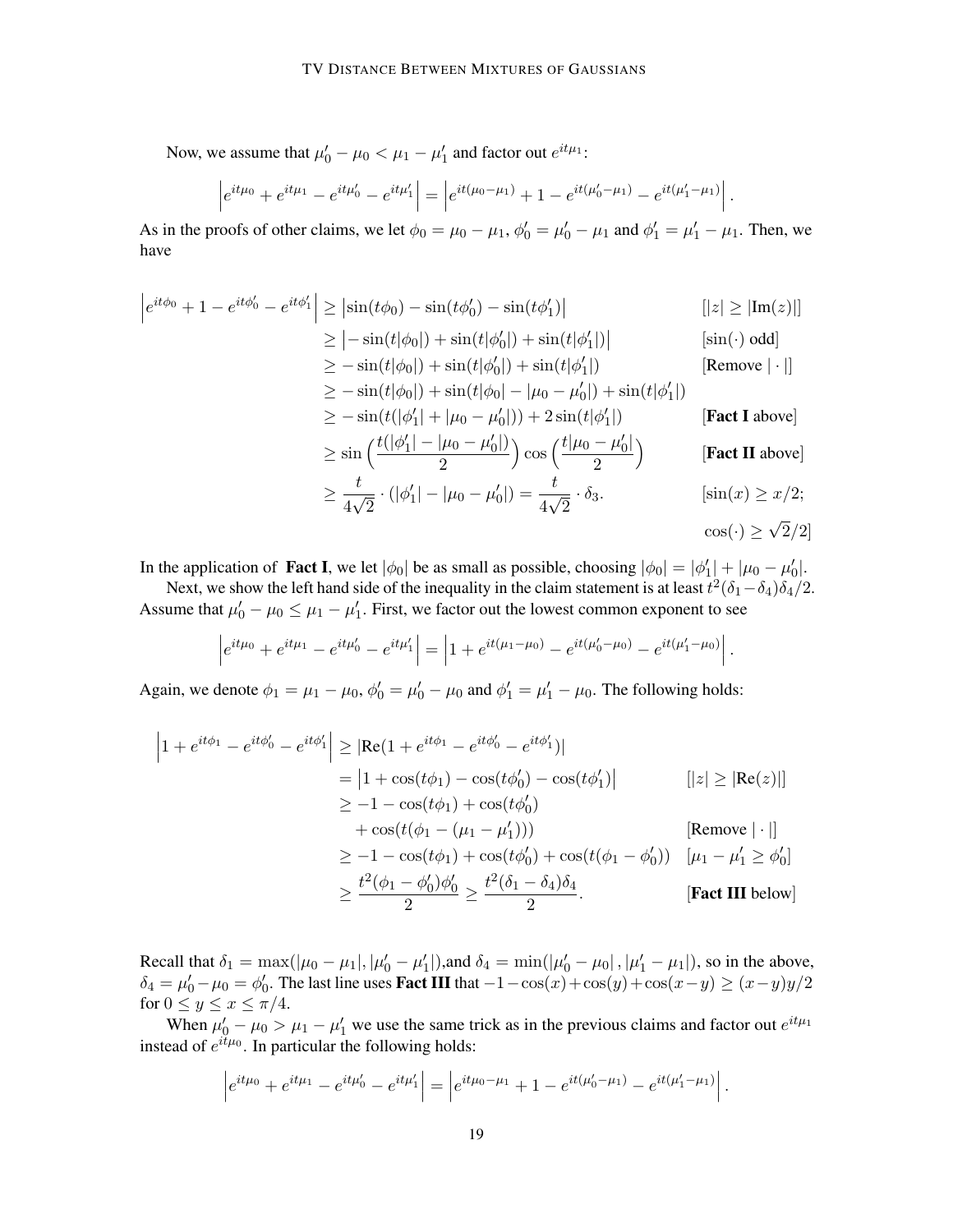Again, we denote  $\phi_0 = \mu_0 - \mu_1$ ,  $\phi'_0 = \mu'_0 - \mu_1$  and  $\phi'_1 = \mu'_1 - \mu_1$ . Note that all the  $\phi$  are negative and  $\phi_0 > \phi'_0 > \phi'_1$ . The following holds:

$$
\begin{aligned}\n\left| e^{it\phi_0} + 1 - e^{it\phi_0'} - e^{it\phi_1'} \right| &\geq \left| \text{Re}(e^{it\phi_0} + 1 - e^{it\phi_0'} - e^{it\phi_1'}) \right| \\
&= \left| \cos(t\phi_0) + 1 - \cos(t\phi_0') - \cos(t\phi_1') \right| \\
&= \left| \cos(t|\phi_0|) + 1 - \cos(t|\phi_0'|) - \cos(t|\phi_1'|) \right| \qquad [\cos(\cdot) \text{ even}] \\
&\geq -\cos(t|\phi_0|) - 1 + \cos(t(|\phi_0| - |\mu_0' - \mu_0|)) \qquad [\text{Remove } |\cdot|] \\
&\quad + \cos(t(|\phi_1'|)) \\
&\geq -\cos(t|\phi_0|) - 1 + \cos(t(|\phi_0| - |\phi_1'|)) \\
&\quad + \cos(t|\phi_1'|) \qquad \qquad [\mu_0' - \mu_0 \geq |\phi_1'|] \\
&\geq \frac{t^2(|\phi_0| - |\phi_1'|)|\phi_1'|}{2} \geq \frac{t^2(\delta_1 - \delta_4)\delta_4}{2}. \qquad [\text{Fact III above}] \n\end{aligned}
$$

PROOF OF LEMMA [4](#page-8-0)

**Proof** [Proof of Lemma [4\]](#page-8-0) Define  $\alpha$  and  $\beta$  such that  $\mu'_0 - \mu_0 = \alpha \sigma$  and  $|\mu_1 - \mu'_1| = \beta \sigma$ ; note that by assumption  $\alpha, \beta \leq 2$ . For  $x \in \mathbb{R}$ , we use the notation  $\tilde{x}$  to denote the unique value such that  $x = 2\pi kc\sigma + \tilde{x}\sigma$ , where  $k \in \mathbb{Z}$  is a integer and  $0 \leq \tilde{x} < 2\pi c$ . We prove this lemma with two cases, when  $\mu'_1 > \mu_1$  and when  $\mu'_1 \leq \mu_1$ . Without loss of generality, we assume that  $|\mu_0 - \mu_1| \geq 100\sigma$ . Also, recall our assumption on the ordering of the unknown parameters that  $\mu_0 \le \min(\mu_1, \mu'_0, \mu'_1)$ and  $\mu'_0 \leq \mu'_1$ .

**Case 1** ( $\mu'_1 > \mu_1$ ): Here, we will choose  $t = c\sigma$ , where

$$
c = \frac{\mu_1 - \mu_0}{2\pi\sigma \left\lfloor \frac{\mu_1 - \mu_0}{80\sigma/\pi} \right\rfloor}.
$$

Then substituting in  $t = 1/c\sigma$ , we see that

$$
e^{itx} = e^{it2\pi kc\sigma} e^{it\tilde{x}\sigma} = e^{i2\pi k} e^{i\tilde{x}/c} = e^{i\tilde{x}/c}.
$$

From the choice of c and the fact that  $\lfloor x \rfloor \le x$  and  $x/2 \le \lfloor x \rfloor$  for  $x \ge 1$ , we see  $40/\pi^2 \le c \le 80/\pi^2$ . As before, let  $\phi_1 = \mu_1 - \mu_0$ ,  $\phi'_0 = \mu'_0 - \mu_0$  and  $\phi'_1 = \mu'_1 - \mu_0$ . We prove that the following hold:

$$
\begin{aligned}\n\phi_1 &= 0\\ \n\frac{\pi^2 \alpha}{80} &\leq \frac{\widetilde{\phi}_0'}{c} = \frac{\alpha}{c} \leq \frac{\pi^2 \alpha}{40} \leq \frac{\pi^2}{20} \\ \n\frac{\pi^2 \beta}{80} &\leq \frac{\widetilde{\phi}_1'}{c} = \frac{\beta}{c} \leq \frac{\pi^2 \beta}{40} \leq \frac{\pi^2}{20}.\n\end{aligned}
$$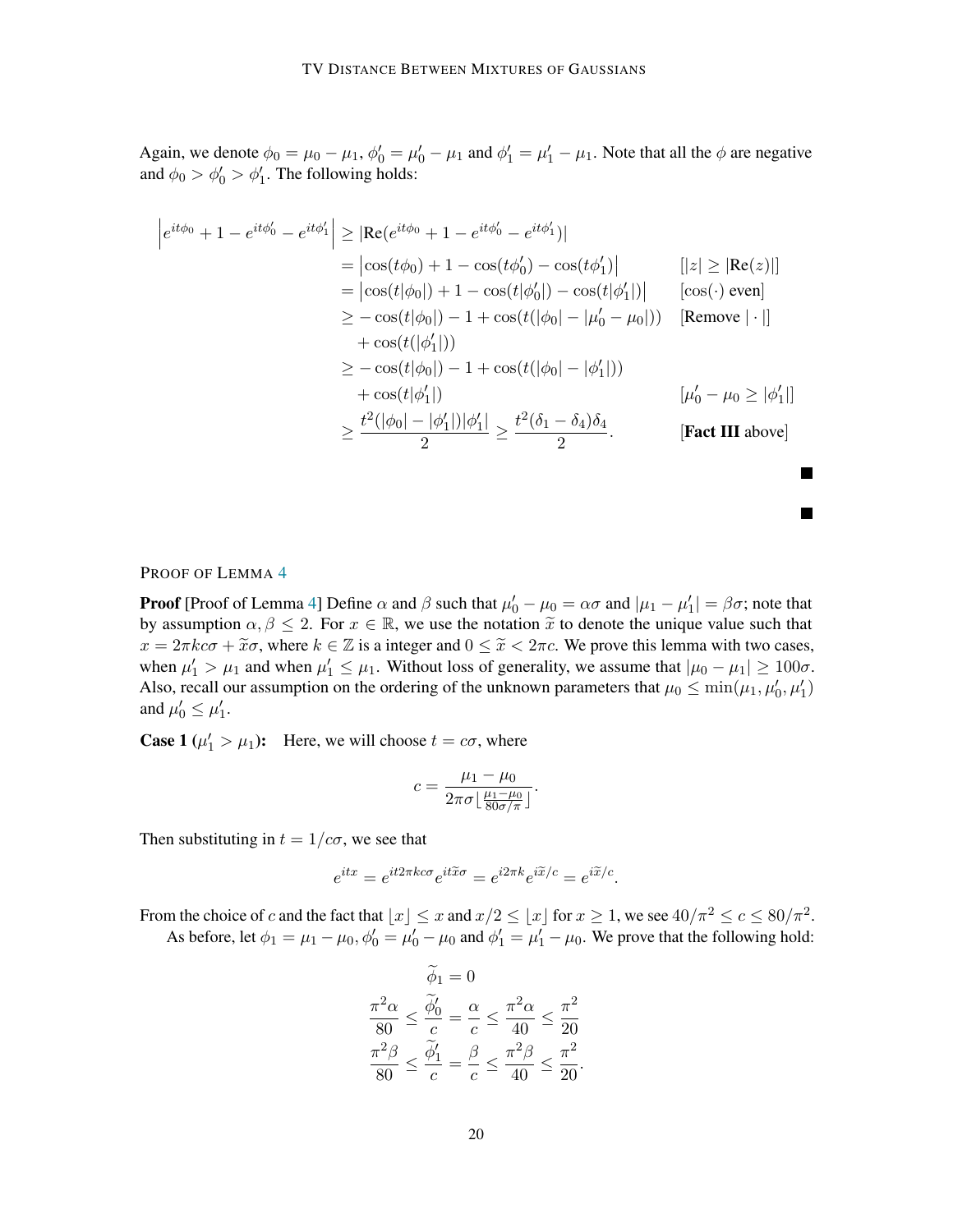We prove these statements in order. To see that  $\tilde{\phi}_1 = 0$ , the definitions of c and  $\tilde{\phi}_1$  imply that  $\phi_1=2\pi\sigma k\frac{\phi_1}{2\pi\sigma\lfloor\phi_1\pi/(80\sigma)\rfloor}+\widetilde\phi_1\sigma\text{, for }k=\lfloor\phi_1\pi/(80\sigma)\rfloor$  and  $\widetilde\phi_1=0.$ 

Next, since  $\alpha \sigma = \phi_0'$ , we can write  $\alpha/c = 2\pi k + \phi_0'/c$ , and it would follow that  $\alpha/c = \phi_0'/c$  if  $\phi'_0 < 2\pi\sigma c = \phi_1/[\phi_1\pi/(80\sigma)]$ . Indeed this is the case, since

$$
\phi_1/\lfloor \phi_1 \pi/(80\sigma)\rfloor \ge 80\sigma/\pi > 2\sigma > \phi'_0.
$$

Using the fact that  $\tilde{\phi}_1 = 0$ , we will show  $\tilde{\phi}'_1/c = \beta/c$ . We break up  $\phi'_1$  into  $\phi_1 + \mu'_1 - \mu_1$ , writing

$$
\phi_1' = \beta \sigma + \phi_1 = \beta \sigma + k \frac{\phi_1}{\left[\phi_1 \pi/(80\sigma)\right]} + \widetilde{\phi}_1 \sigma = \beta \sigma + k \frac{\phi_1}{\left[\phi_1 \pi/(80\sigma)\right]},
$$

for  $k = \lfloor \phi_1 \pi/(80\sigma) \rfloor$ . If  $\beta < 2\pi c$ , then this choice of k is correct for the definition of  $\widetilde{\phi}'_1$ , and it follows that  $\widetilde{\phi}'_1 = \beta$ . This is indeed the case as  $2\pi c = \frac{\phi_1}{\sigma[\phi_1 \pi/(80\sigma)]} \ge 80/\pi > \beta$ .

We use our lower bounds on  $\widetilde{\phi}_0'/c$  and  $\widetilde{\phi}_1'/c$  and the fact that  $\widetilde{\phi}_1 = 0$  in the following:

$$
e^{-\frac{\sigma^2 t^2}{2}} \left| e^{it\mu_0} + e^{it\mu_1} - e^{it\mu_0'} - e^{it\mu_1'} \right| = e^{-\frac{\sigma^2 t^2}{2}} \left| 1 + e^{it\phi_1} - e^{it\phi_0'} - e^{it\phi_1'} \right|
$$
  
\n
$$
\geq e^{-\frac{1}{2c^2}} \left| \text{Im}(1 + e^{i\widetilde{\phi}_1/c} - e^{i\widetilde{\phi}_0'/c} - e^{i\widetilde{\phi}_1'/c}) \right|
$$
  
\n
$$
= e^{-\frac{1}{2c^2}} \left| \sin(\widetilde{\phi}_1/c) - \sin(\widetilde{\phi}_0'/c) - \sin(\widetilde{\phi}_1'/c) \right|
$$
  
\n
$$
= e^{-\frac{1}{2c^2}} (\sin(\widetilde{\phi}_0'/c) + \sin(\widetilde{\phi}_1'/c))
$$
  
\n
$$
\geq e^{-1} \max(\sin(\widetilde{\phi}_0'/c), \sin(\widetilde{\phi}_1'/c))
$$
  
\n
$$
\geq e^{-1} \max(\sin(\pi^2 \alpha/80), \sin(\pi^2 \beta/80))
$$
  
\n
$$
\geq \frac{\pi^2 \delta_2}{160e}.
$$

**Case 2** ( $\mu'_1 \le \mu_1$ ): First we consider the case when  $\beta \le \alpha$ . Since  $\mu_1 - \mu_0 \ge 100\sigma$ , we must have  $\mu_1 - \mu_0 \ge \mu_1 - \mu_0 - (\mu_1 - \mu_1') \ge 100\sigma - 2\sigma = 98\sigma$ . We choose  $t = c\sigma$  for

$$
c = \frac{\mu'_1 - \mu_0}{3\pi\sigma/2 + 2\pi\sigma \left(\frac{\mu'_1 - \mu_0}{80\sigma/\pi}\right)}.
$$

As before, for any  $x \in \mathbb{R}$  we write  $x = 2\pi k c \sigma + \tilde{x} \sigma$  where  $k \in \mathbb{Z}$  is a positive integer and  $0 < \tilde{x} < 2\pi c$ . From the choice of c and the fact that  $\mu'_1 - \mu_0 \ge 98\sigma$ ,  $\frac{25}{\pi^2} \le c \le \frac{80}{\pi^2}$ . Here we denote  $\phi_1 = \mu_1 - \mu'_1$ ,  $\phi'_0 = \mu'_0 - \mu_0$  and  $\phi'_1 = \mu'_1 - \mu_0$ ; note this is different than our previous  $\phi$  definitions. We will show the following set of inequalities and equalities:

$$
\frac{\widetilde{\phi}'_1}{c} = \frac{3\pi}{2}
$$

$$
\frac{\pi^2 \alpha}{80} \le \frac{\widetilde{\phi}'_0}{c} = \frac{\alpha}{c} \le \frac{\pi^2 \alpha}{25} \le \frac{\pi^2}{12}
$$

$$
\frac{\pi^2 \beta}{80} \le \frac{\widetilde{\phi}_1}{c} = \frac{\beta}{c} \le \frac{\pi^2 \beta}{25} \le \frac{\pi^2}{12}
$$

.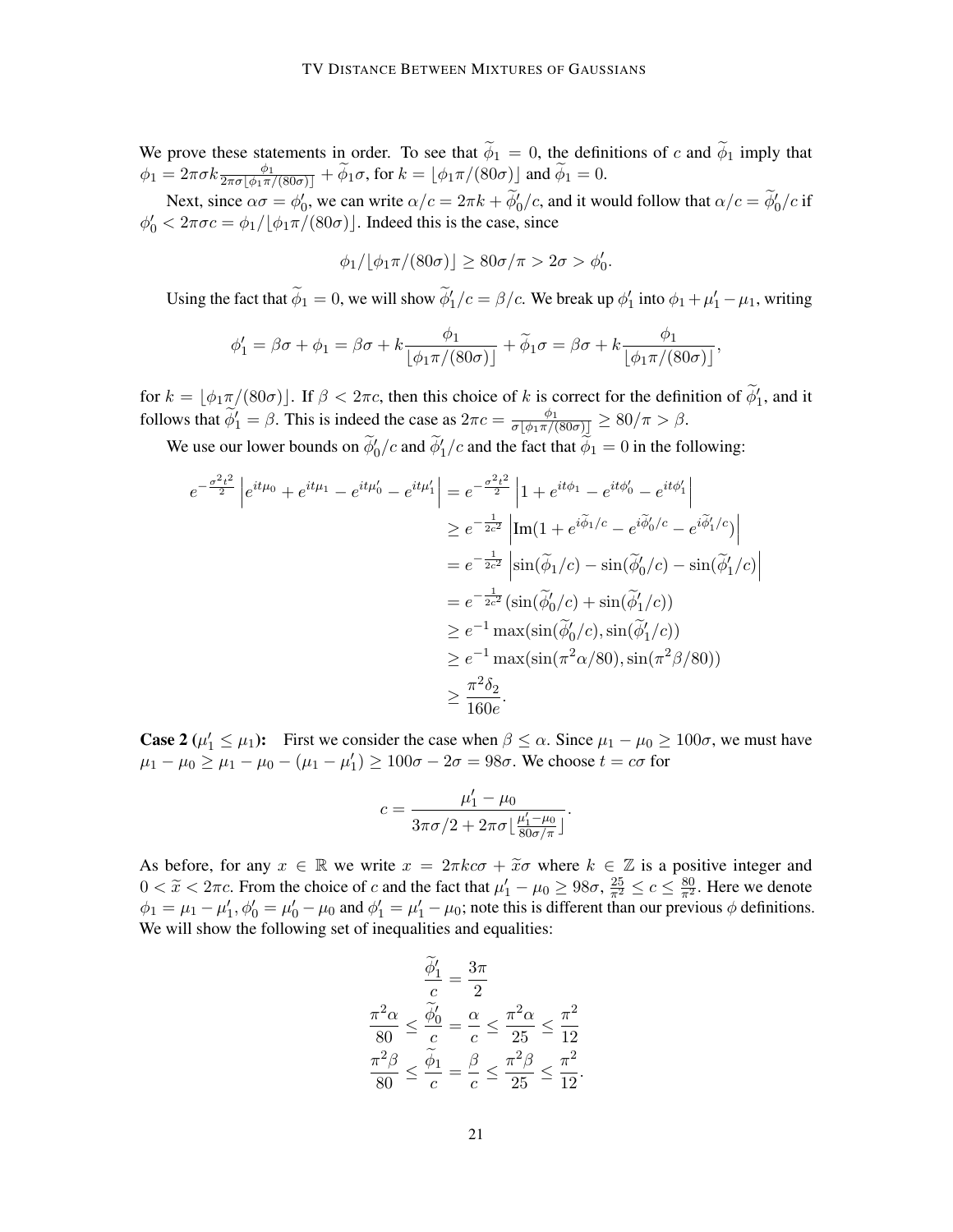To see that  $\phi_1' = 3\pi/2$ , observe first that  $\phi_1' / (c\sigma) = 2\pi k + \phi_1' / c$ ; then we can simplify  $\phi_1' / (c\sigma)$  and write  $\phi'_1/(\epsilon \sigma) = 3\pi/2 + 2\pi \left[ \phi'_1 \pi/(80\sigma) \right]$ . Together these imply that  $3\pi/2 + 2\pi \left[ \phi'_1 \pi/(80\sigma) \right] =$  $2\pi k + \widetilde{\phi}'_1/c$ . Taking  $k = \lfloor \phi'_1 \pi/(80\sigma) \rfloor$ , it follows that  $\widetilde{\phi}'_1 = 3\pi/2$ .

Additionally, since  $\alpha \sigma = \phi'_0$ , we can write  $\alpha/c = 2\pi k + \tilde{\phi}'_0/c$ . It follows that  $\alpha/c = \tilde{\phi}'_0/c$  if

$$
\phi_0' < 2\pi\sigma c = 2\pi\sigma \frac{\phi_1'}{3\pi\sigma/2 + 2\pi\sigma \lfloor \phi_1' \pi/(80\sigma) \rfloor} = \frac{\phi_1'}{3/4 + \lfloor \phi_1' \pi/(80\sigma) \rfloor}.
$$

Indeed this is the case, since if  $\lfloor \phi'_1 \pi/(80\sigma) \rfloor < 1/4$ ,

$$
\frac{\phi_1'}{3/4+\lfloor\phi_1'\pi/(80\sigma)\rfloor} > \phi_1' > \phi_0'
$$

and if  $\lfloor \phi'_1 \pi/(80\sigma) \rfloor \ge 1/4$ ,

$$
\frac{\phi_1'}{3/4 + \lfloor \phi_1' \pi/(80\sigma) \rfloor} > \frac{\phi_1'}{4\lfloor \phi_1' \pi/(80\sigma) \rfloor} > 80\sigma/(4\pi) > 6\sigma > \phi_0'.
$$

A similar line of reasoning shows that  $\tilde{\phi}_1/c = \beta/c$ . Here  $\beta/c = 2\pi k + \tilde{\phi}_1/c$ , so it remains to show

$$
\phi_1 < 2\pi\sigma c = \frac{\phi_1'}{3/4 + \lfloor \phi_1' \pi/(80\sigma) \rfloor}.
$$

Indeed this is the case, since if  $\lfloor \phi'_1 \pi/(80\sigma) \rfloor < 1/4$ ,

$$
\frac{\phi_1'}{3/4 + \lfloor \phi_1' \pi/(80\sigma) \rfloor} > \phi_1' > 98\sigma > 2\sigma > \mu_1 - \mu_1' = \phi_1,
$$

and if  $\lfloor \phi'_1 \pi/(80\sigma) \rfloor \ge 1/4$ , then

$$
\frac{\phi_1'}{3/4 + \lfloor \phi_1' \pi/(80\sigma) \rfloor} > \frac{\phi_1'}{4\lfloor \phi_1' \pi/(80\sigma) \rfloor} > 80\sigma/(4\pi) > 6\sigma > \phi_1.
$$

Setting  $t = 1/c\sigma$ , the following calculation holds if  $\beta \leq \alpha$ :

$$
e^{-\frac{\sigma^2 t^2}{2}} \left| e^{it\mu_0} + e^{it\mu_1} - e^{it\mu_0'} - e^{it\mu_1'} \right| = e^{-\frac{\sigma^2 t^2}{2}} \left| 1 + e^{it(\phi_1 + \phi_1')} - e^{it\phi_0'} - e^{it\phi_1'} \right|
$$
  
\n
$$
= e^{-\frac{1}{2c^2}} \left| 1 + e^{i\frac{\tilde{\phi}_1}{c}} e^{i\frac{\tilde{\phi}_1'}{c}} - e^{i\frac{\tilde{\phi}_0'}{c}} - e^{i\frac{\tilde{\phi}_1'}{c}} \right|
$$
  
\n
$$
\geq e^{-\frac{1}{2c^2}} \left| \text{Im}(1 + e^{i\frac{\tilde{\phi}_1}{c}} e^{i\frac{\tilde{\phi}_1'}{c}} - e^{i\frac{\tilde{\phi}_0'}{c}} - e^{i\frac{\tilde{\phi}_1'}{c}}) \right|
$$
  
\n
$$
\geq e^{-\frac{1}{c^2}} (-1 + \cos \frac{\tilde{\phi}_1}{c} + \sin \frac{\tilde{\phi}_0'}{c})
$$
  
\n
$$
= e^{-\frac{1}{2c^2}} (-1 + \cos \frac{\beta}{c} + \sin \frac{\alpha}{c})
$$
  
\n
$$
\geq e^{-\frac{1}{2c^2}} (\alpha/c - (\alpha/c)^3/6 - (\beta/c)^2/2)
$$
  
\n
$$
\geq e^{-\frac{1}{2c^2}} \frac{\alpha}{3c} \geq \frac{\pi^2 \delta_2}{240e}.
$$